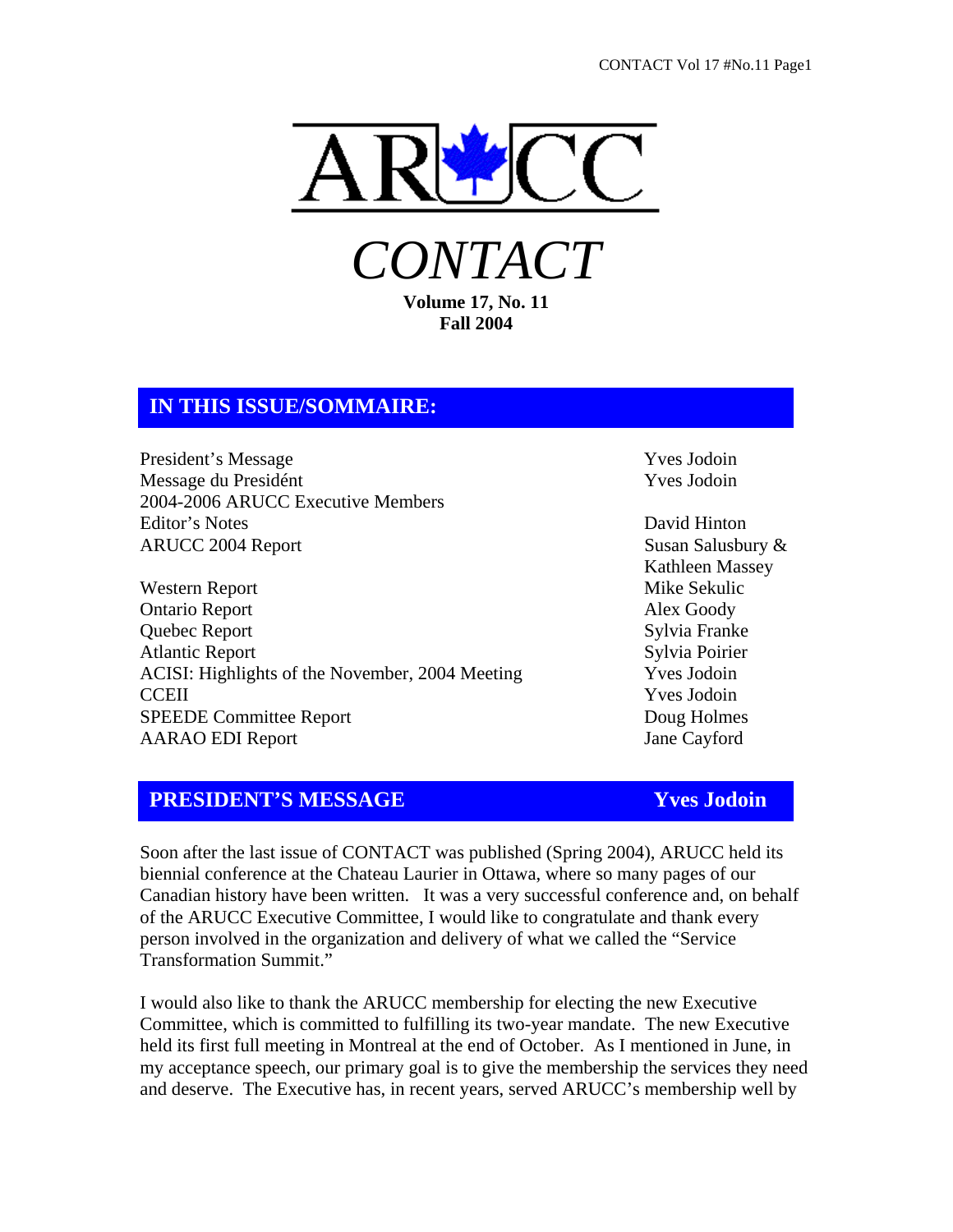undertaking major projects like the National Transcript Guide and the EDI Committee, which were major accomplishments. However, basic services—such as a functional website and an efficient list serve—have eroded over time, due to the fact that ARUCC is a voluntary association with mobile membership and limited resources. We intend to rectify these issues and so, in the next few months, we aim to make major improvements to both to http://arucc.ryerson.ca and to ARUCC-L@acs.ryerson.ca.

These tools will become more user-friendly to the membership and sustainable in the face of changing technologies and personnel. Once we solidify these developments and enhancements, the Association will be able to concentrate on the numerous topics that remain to be deliberated upon, including those such as calendar production, credential assessment and screening, enrollment verification policies, and other matters of importance to our allied professions.

Finally, since this issue should arrive on your desk early in the new year, let's make 2005 a very successful year!

## **MESSAGE DU PRESIDENT Yves Jodoin**

La dernière parution de Contact au printemps 2004 a été suivie de peu, en juin, par la conférence biennale de l'ARUCC au vénérable Château Laurier à Ottawa où tant pages de l'histoire canadienne ont été écrites. La conférence a été un grand succès, et j'aimerais, au nom des membres du comité exécutif de l'ARUCC, féliciter et remercier toutes les personnes impliquées dans l'organisation de cette conférence intitulée « Le Sommet sur la Transformation des services ».

Au nom de toutes les personnes du comité exécutif de l'ARUCC, j'aimerais aussi remercier les membres de l'ARUCC pour leur confiance témoignée envers nous pour ce mandat de deux ans. Le nouvel exécutif a tenu sa première réunion complète à Montréal à la fin du mois d'octobre. Comme j'en avais fait mention lors de mon discours d'acceptation à Ottawa, notre but primordial sera d'assurer aux membres les services dont ils ont besoin et, surtout, qu'ils méritent.

Au cours des dernières années, l'ARUCC a entrepris et réalisé des projets majeurs au bénéfice de ses membres tels le GUIDE DU RELEVÉ DE NOTES et les travaux du comité sur l'ÉDI. Cependant, des services aussi fondamentaux qu'un site web fonctionnel et un forum de discussion efficace se sont dégradrés au cours de ces années, dû au fait que l'ARUCC est une association de bénévoles avec des ressources limités et des carrières changeantes. Nous avons la ferme intention de remédier à ceci, de telle sorte que dans les prochains mois nous apporterons des améliorations significatives à : http://arucc.ryerson.ca et à ARUCC-L@acs.ryerson.ca.

Ces services deviendront plus simples à manipuler pour les membres et seront conçus pour s'adapter aux technologies et personnels changeants. Une fois ces changements et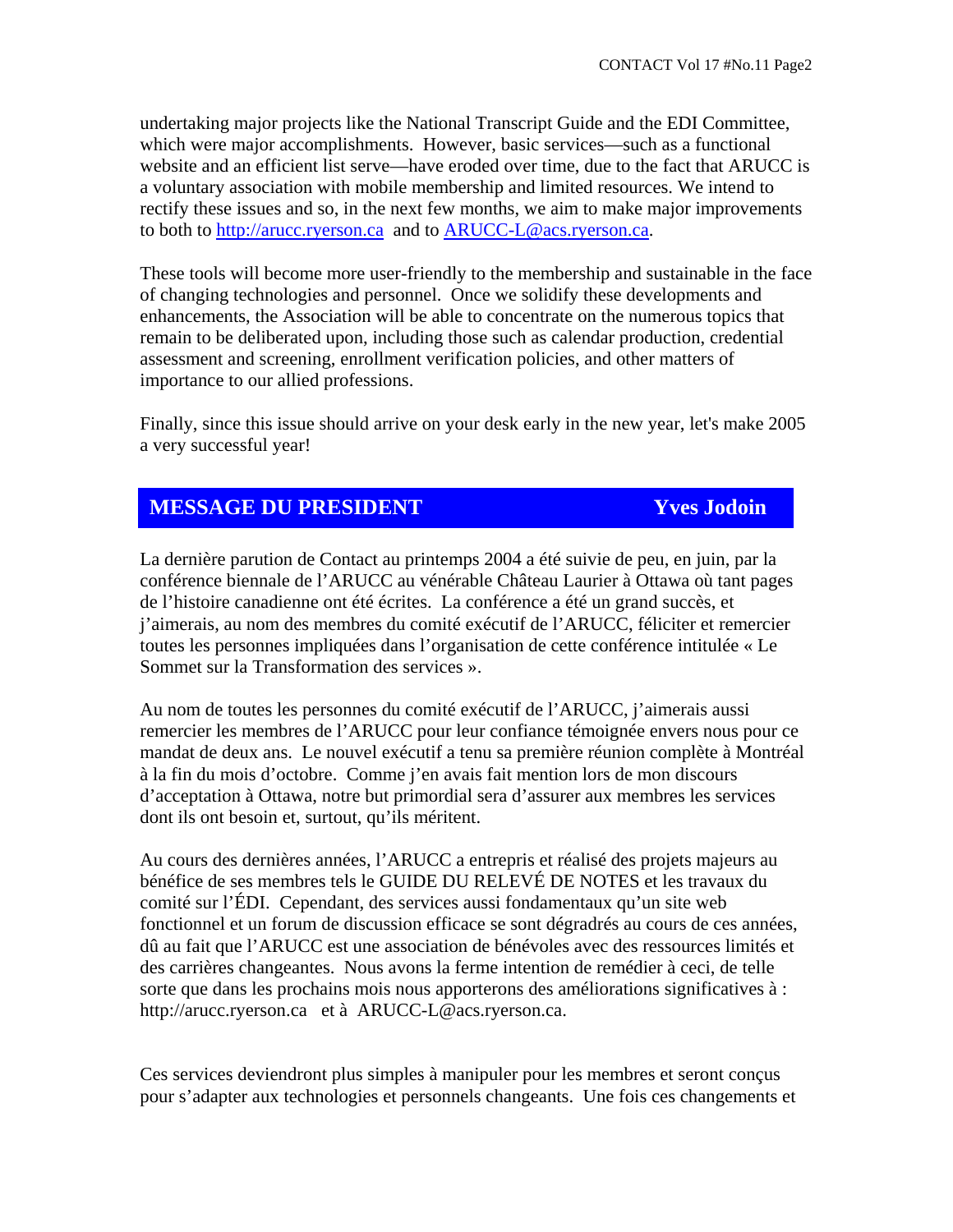innovations en place, l'ARUCC sera en mesure de se concentrer sur les nombreux sujets qui nous interpellent comme la production d'annuaire électronique, les besoins grandissants de toutes sortes de vérification et de confirmation du statut des étudiants, et d'autres sujets touchant notre profession.

Finalement, faisons de 2005 une année remplie de succès !

# **2004-2006 ARUCC EXECUTIVE**

| <b>MEMBER</b>                                                | <b>INSTITUTION</b>                                      | PHONE                     | FAX          | EMAIL                        |
|--------------------------------------------------------------|---------------------------------------------------------|---------------------------|--------------|------------------------------|
| PRESIDENT<br><b>Yves Jodoin</b>                              | Université du Québec<br>à Montréal                      | 514-987-3117              | 514-987-8932 | jodoin.yves@uqam.ca          |
| <b>VICE-PRESIDENT</b><br>David Hinton                        | University of New<br>Brunswick-<br>Fredericton          | 506-453-4864              | 506-453-5016 | hinton@unb.ca                |
| <b>PAST PRESIDENT</b><br>Kathleen Massey                     | Centennial College of<br>Applied Arts and<br>Technology | 416-289-5000<br>ext. 2545 | 416-289-5232 | kmassey@centennialcollege.ca |
| SECRETARY-<br>TREASURER<br>France Myette                     | Université de<br>Sherbrooke                             | 819-821-7685              | 819-821-7966 | france.myette@usherbrooke.ca |
| <b>WESTERN</b><br><b>REPRESENTATIVE</b><br>Mike Sekulic      | University of Calgary                                   | 403-220-4416              | 403-289-1253 | sekulic@ucalgary.ca          |
| <b>ONTARIO</b><br><b>REPRESENTATIVE</b><br>Alex Goody        | University of Guelph                                    | 519-824-4120              | 519-766-0143 | agoody@registrar.uoguelph.ca |
| <b>QUEBEC</b><br><b>REPRESENTATIVE</b><br>Sylvia Franke      | McGill University                                       | 514-398-3672              | 514-398-8939 | sylvia.franke@mcgill.ca      |
| <b>ATLANTIC</b><br><b>REPRESENTATIVE</b><br>Rosemary Jotcham | Acadia University                                       | 902-585-1520              | 902-585-1081 | rosemary.jotcham@acadiau.ca  |
| <b>CONTACT EDITOR</b><br>David Hinton                        | University of New<br>Brunswick-<br>Fredericton          | 506-453-4864              | 506-453-5016 | hinton@unb.ca                |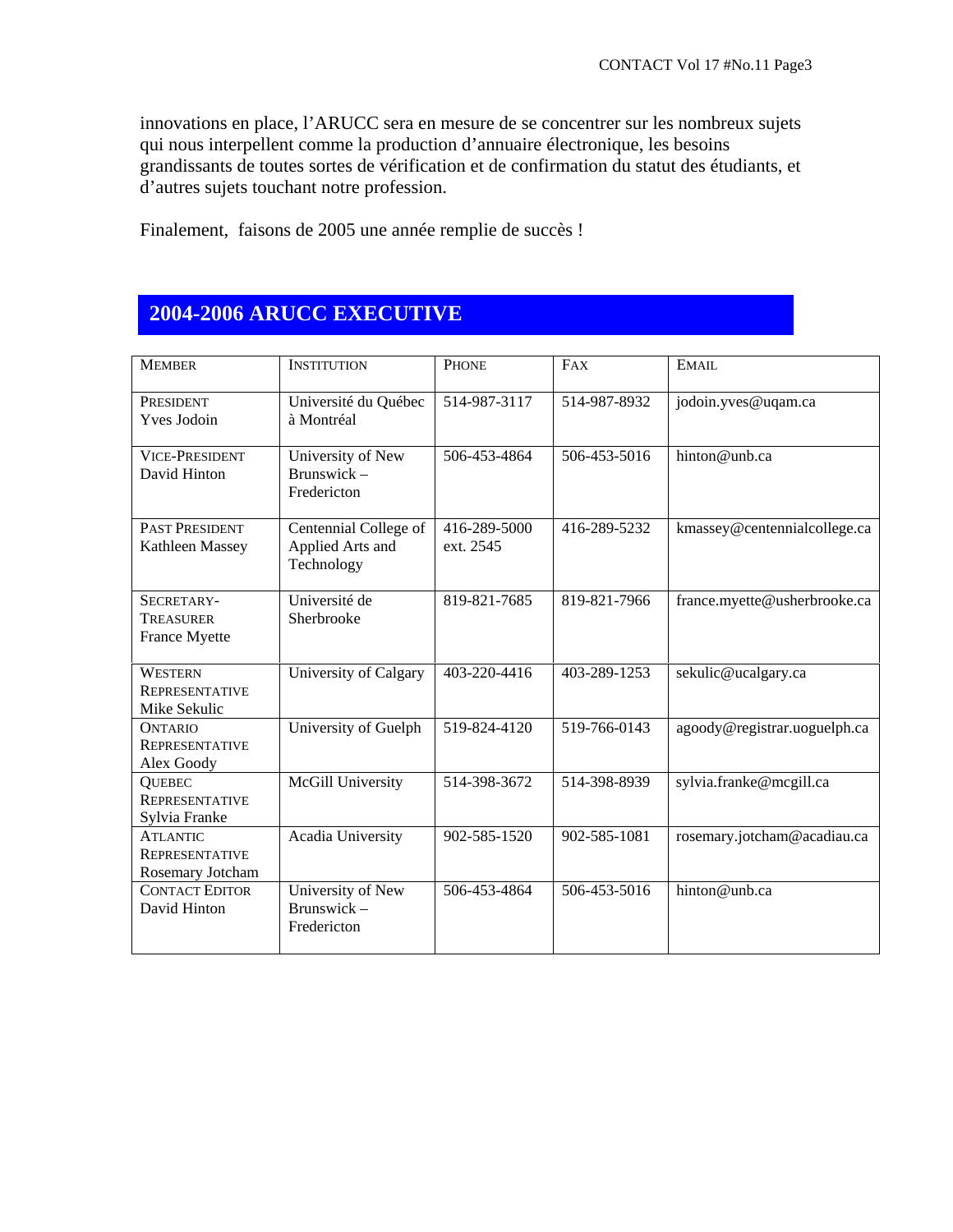## **EDITOR'S NOTES** David Hinton

## *Well, I made it – my first CONTACT out to ARUCC members*.

I had hoped to have this issue out by late fall as the header shows, but it took a bit longer to pull the various articles together than I had anticipated. I will go out on a limb and say the upcoming issues of CONTACT will be on schedule. Given the fact that this issue is late, together with the need to update the ARUCC membership list and ARUCC-L, this issue of CONTACT will be available in electronic format only. If there are members of your offices who would be interested in any of the articles in this issue of CONTACT, please do not hesitate to direct them to the ARUCC web site or to provide them with a printed copy of the web issue.

The Spring 2004 issue of CONTACT included a summary of a survey about how CONTACT is received by members. It also sought advice on content and format changes that might be in order. My thanks to Sylvia Franke and Yves Jodoin for undertaking this survey and for the excellent report they prepared. The information in the report will be used to guide the development of CONTACT over the next two years. From time to time, members of ARUCC will be contacted personally to submit special reports to CONTACT, such as a summary of a recent conference presentation or an ARUCC-L survey. Your positive response to such requests will be much appreciated. Members are always encouraged to suggest possible articles for CONTACT and even better, to submit full articles.

As you will have noted, this issue of CONTACT is presented on a revised ARUCC web site. The ARUCC Executive is committed to the enhancement of the ARUCC web site in terms of content and utility. You should expect to see further changes over the next few months and later this year ARUCC members will be requested to respond to a users survey about the site. The ARUCC membership list and the ARUCC-L service are also being redesigned with a view to ensuring that the membership is as current as possible. In the very near future ARUCC member institutions will be asked to review and update their institutional information and members listing on the ARUCC web site.

**ARUCC 2004 REPORT Susan Salusbury/Kathleen Massey**

ARUCC 2004 – Ottawa, Ontario, Fairmont Chateau Laurier Final Report of the  $40<sup>th</sup>$  anniversary biennial meeting

It was great to see so many of you at the biennial meeting in Ottawa last summer. Wild speculation has it that it was the ARUCC conference with the highest attendance ever, but what mattered most is that it turned out to be a great opportunity to see each other and to re-establish old connections. What fabulous weather, too!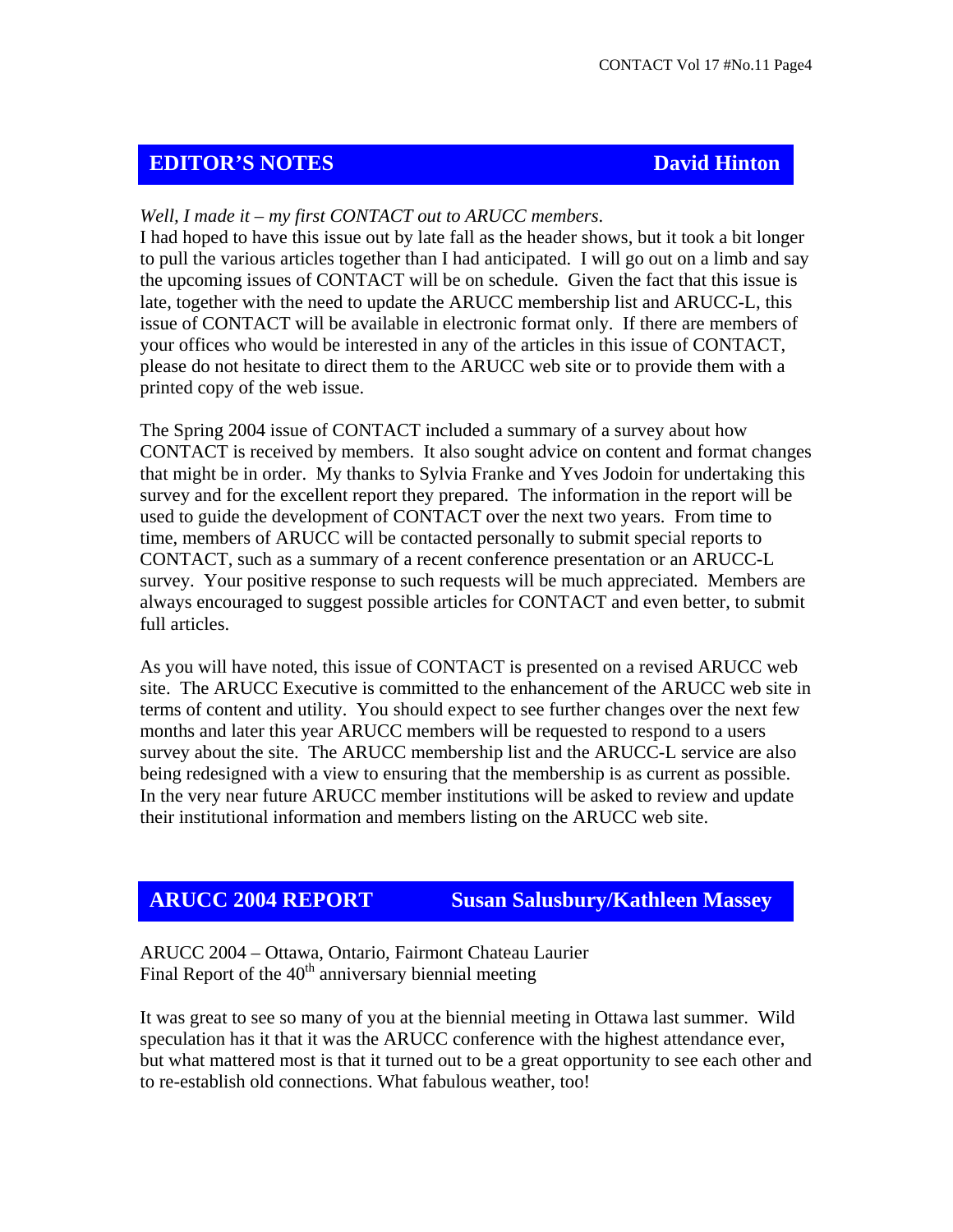Over 420 delegates attended the June 2004 conference, taking in the three plenary sessions and a host of workshops. Neil Aitchison, self-proclaimed 'first graduate of Conestoga College' (by virtue of the first letter of his last name) had us all in fits of laughter, while Stephen Lewis, Special Envoy to the UN on AIDS and HIV in Africa, astounded us with his oratorical prowess and commitment to making this a better world.

We would, once again, like to thank all those who attended the conference as well as the large group of college and university representatives who helped plan it. The local institutions did a fabulous job at dealing with local arrangements and we are grateful. Finally, thank you to the sponsors who were so supportive. The conference was a success because of all of you.

We look forward to seeing you again in Montreal in June 2006!

## **WESTERN REPORT MIKE SEKULIC MIKE SEKULIC**

WARUCC has registered the domain name of warucc.ca and the WARUCC web site, currently hosted at Athabasca University, can be reached by typing www.warucc.ca.

ARUCC has registered the domain name *arucc.ca* and *arucc.com* and the ARUCC web site, currently hosted at Ryerson, can be reached by typing www.arucc.ca. or www.arucc.com .

Both web sites are on the move to new "hosts". Web-based member services and email services are also being "re-vamped". Stay tuned for information on these exiting improvements!

## **ALBERTA**

## **ATHABASCA UNIVERSITY**

*by Teresa Wylie Assistant Registrar, Admissions* 

AU has launched a new web portal. This new service is a one-stop, student-oriented web page that personalizes tools and information to the specific needs of each and every student. This service, known as "myAU" is what is known as an intelligent portal – it recognizes who is logged on and then makes sure the information relevant to the user is loaded into "myAU" pages.

It was announced at the March 26, 2004 Governing Council (AUGC) meeting that Dr. **Dominique Abrioux**, President since 1995, would not seek a further term as President of Athabasca University. The search for the sixth President of Athabasca University is now formally underway. **David Burnett**, Chair, Athabasca University Governing Council, expects that the successful candidate will be announced in February, 2005.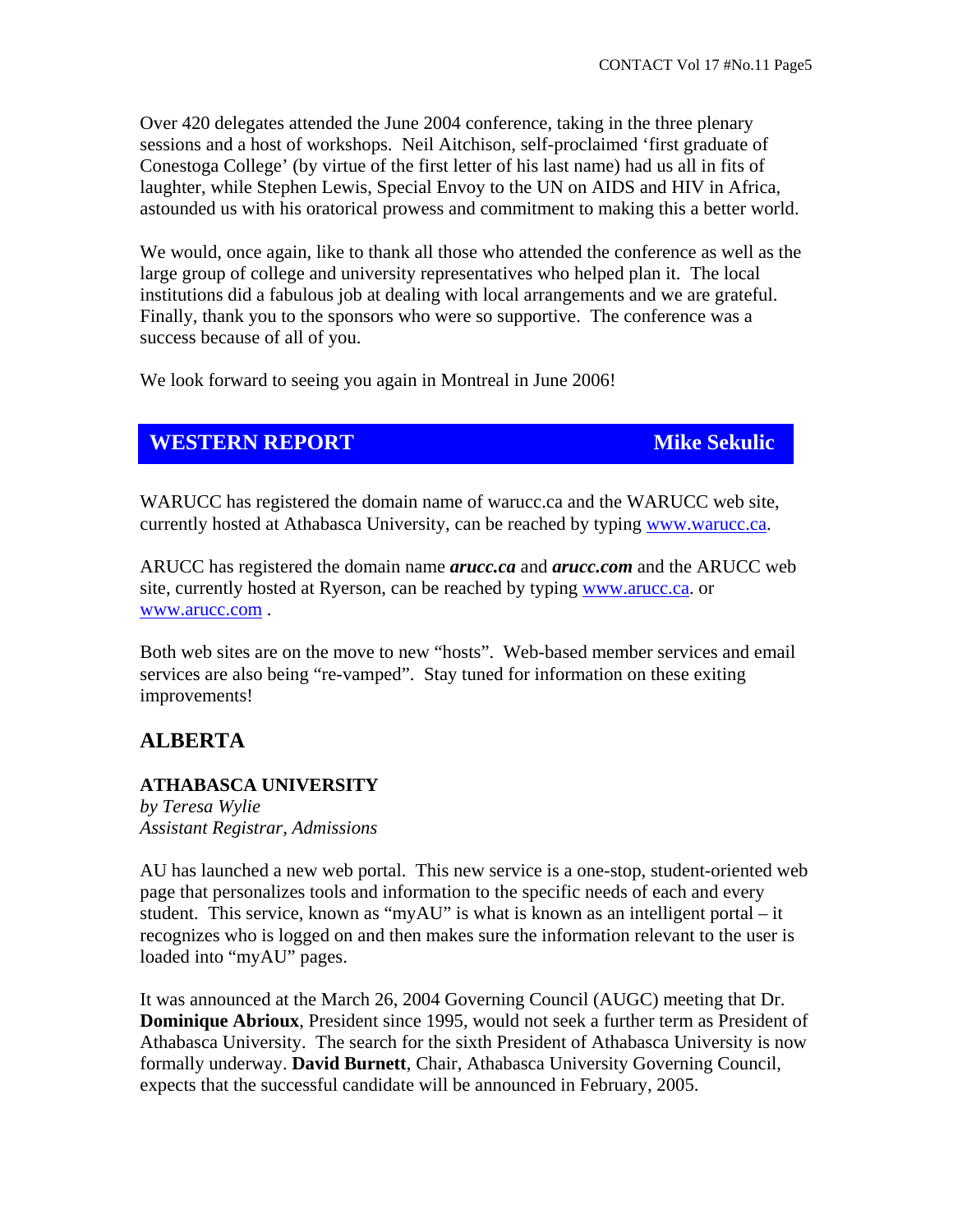Two new doctoral programs are currently in development, Doctor of Distance Education, (DDE), and Doctor of Business Administration, (DBA).

## **Update from Grant MacEwan College**

*Stefanie Ivan Associate Registrar* 

The Government of Alberta recently approved MacEwan's new mandate, officially recognizing MacEwan as an institution that can offer undergraduate degrees. The next step is an institutional review by the newly formed Campus Alberta Quality Council. After that, the individual degree plans must also be approved by Alberta Learning.

MacEwan currently has three programs under consideration: Bachelor of Arts, Bachelor of Science in Nursing, and Bachelor of Arts in Child and Youth Care.

MacEwan's foray into the offering of undergraduate degrees is meant to complement existing career and university transfer programs.

Stay tuned for more information!

In addition, the Office of the Registrar at Grant MacEwan had a "spooktacular" Halloween. In keeping with the image (but not reality!), **Stefanie Ivan**, Associate Registrar, became "The Registrator" (see pictures). **Cindy** and **Natalie** also demonstrate what it's like to work in the Office of the "Registrator".





## **Lethbridge Community College**

*Linda Sprinkle Coordinator, Student Awards and Financial Aid*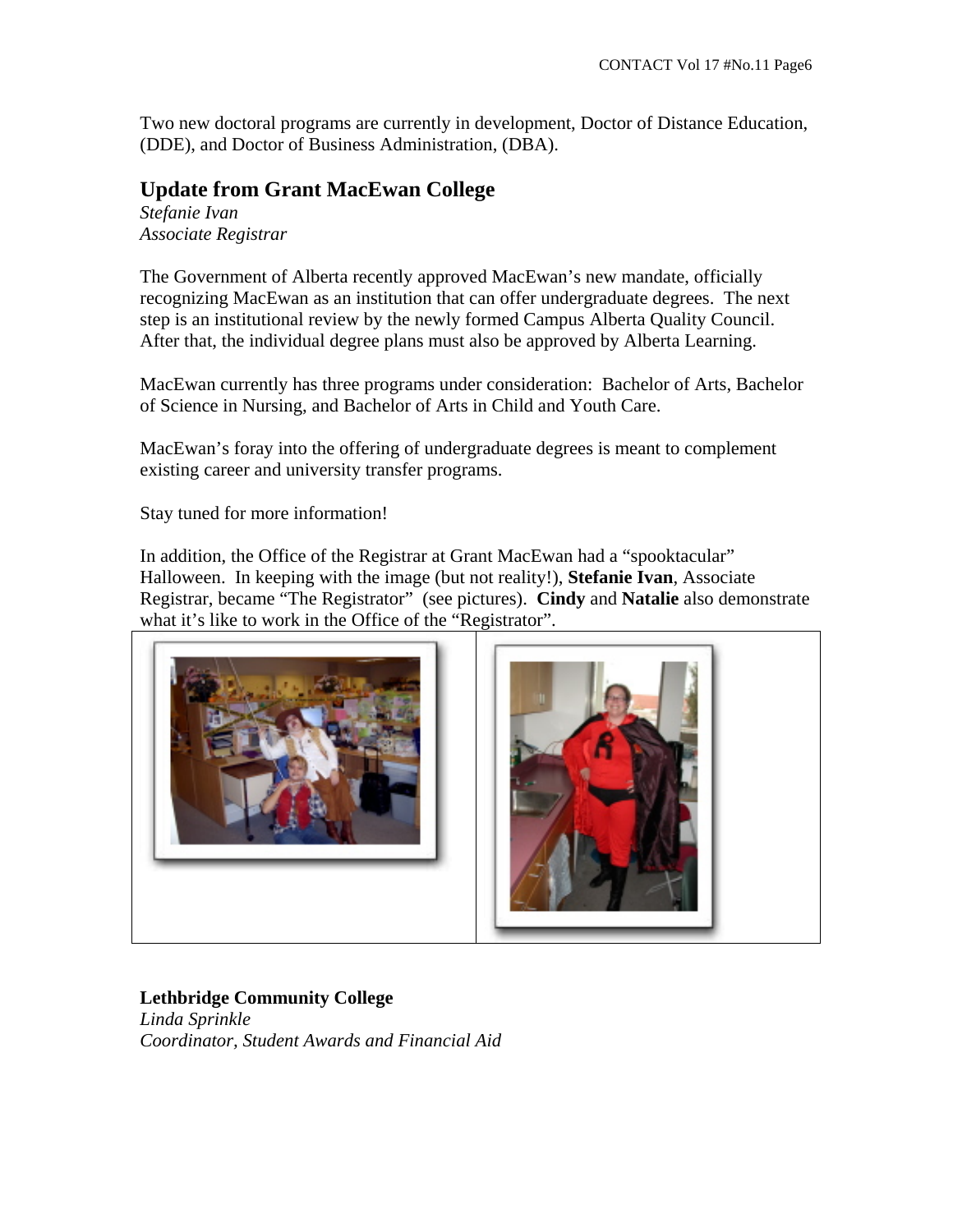Lethbridge Community College is excited to have **Jean Madill** join us as the new Vice President; Enrolment Management. Jean comes to us from Grande Prairie Regional College and brings considerable experience to the post.

As **Jean Valgardson**, the Vice President; Curriculum, leaves us to retire we also welcome **Leslie Vaala** in her place on a part time basis. Leslie has been with LCC for several years until recently so he will be able to jump right in.

As many people know, **Dr. Donna Allan**, our President and CEO, is also retiring next year. When you consider that we are in the midst of implementing a new institution-wide system (Datatel Colleague) it's obvious that there's a whole lot of change going on here!

### **UNIVERSITY OF ALBERTA**

*by Marjorie Morris Assistant Registrar - Communications* 

#### **U of A Welcomes Augustana Faculty**

On July 1, 2004, two of Alberta's founding institutions of higher learning joined forces with the signing of a merger agreement between the University of Alberta and Augustana University College in Camrose.

Augustana University College, founded in 1910 by Norwegian pioneers and affiliated with the Lutheran Church, became the first private college in Alberta accredited to grant baccalaureate degrees. The University of Alberta, established in 1908, is renowned for its excellence in research, teaching, services and athletics.

University of Alberta, Augustana Faculty, will be offering four-year degree programs pending University approval of program and course offerings. It is expected that these programs will be available for entry for Fall Term 2005.

#### **New U of A President announced**

**Dr. Indira Samarasekera** was named as the 12<sup>th</sup> President of the University of Alberta. She will succeed Dr. Rod Fraser July 1.

"Dr. Samaresekera is a visionary leader who brings to the University of Alberta a balanced passion for research excellence alongside a passion for enhancing the student experience," said Jim Edwards, Chair of the Board of Governors. "She has a proven track record in attracting outstanding academics and research dollars, and also has a commitment to the humanities, social sciences and the arts."

Since May 2000, Dr. Samarasekera has held the position of Vice-President, Research, at the University of British Columbia. A distinguished researcher, she received her BSc honors in mechanical engineering from the University of Ceylon in 1974, an MS in mechanical engineering from the University of California in 1976 as a Hayes Fulbright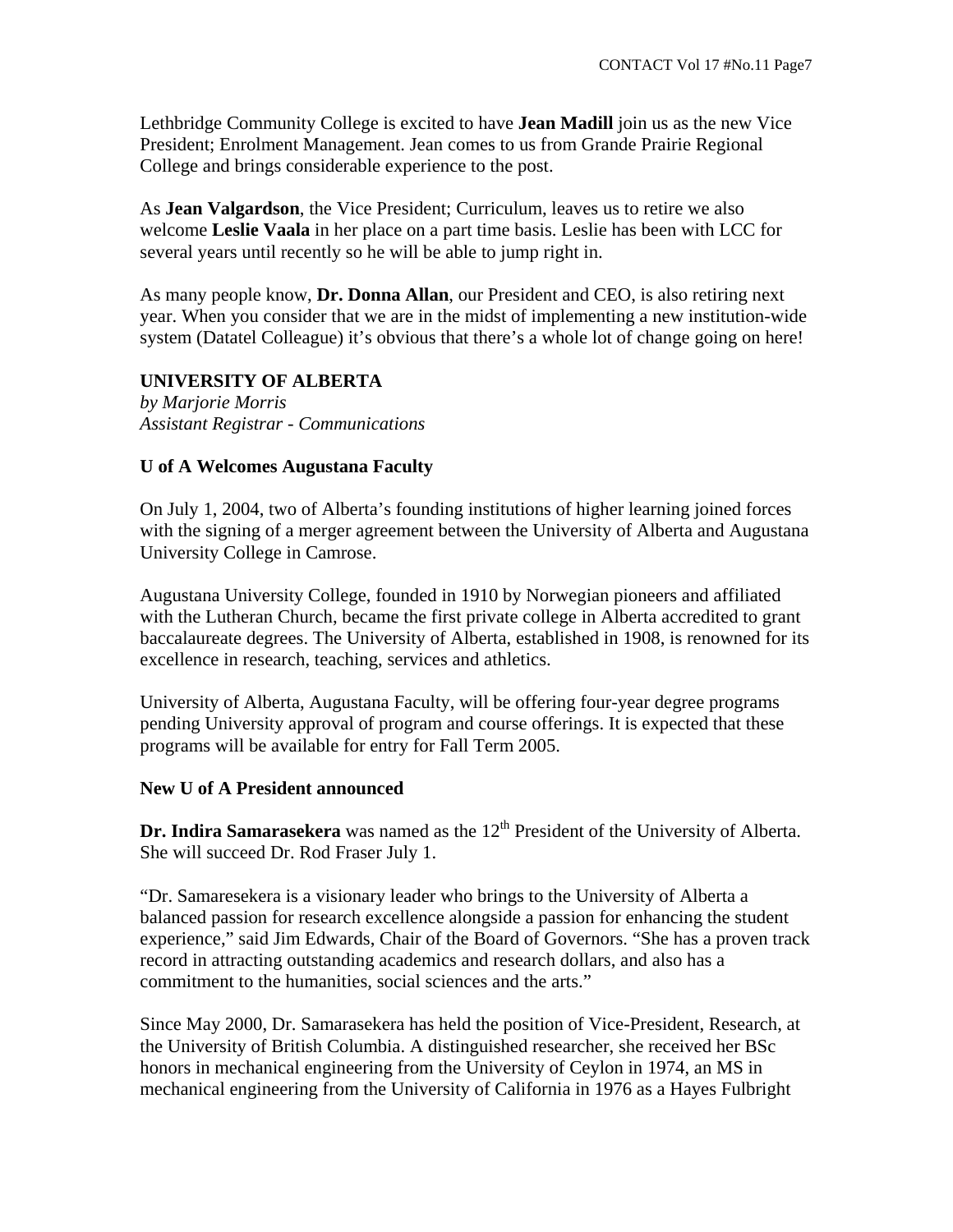Scholar, and a PhD in metallurgical engineering from the University of British Columbia in 1980.

Dr. Samarasekera is an Officer of the Order of Canada, a Fellow of the Royal Society of Canada, a Fellow of the Canadian Academy of Engineering and a Fellow of the Canadian Institute of Mining Metallurgy and Petroleum, and is the recipient of numerous other honours.

## **Associate Vice-President (Communications and Marketing) appointed**

**Darlene Frampton** took on the newly created position within External Relations on April 5, 2004. Most recently, she was Chief Communications Officer and Director of Communications with St. Michael's Hospital in Toronto where she led internal and external communications including the SARS crisis in 2003.

Previously, Ms. Frampton led communications and government relations at Ontario's Trillium Foundation. Her depth in communications and marketing is rounded out by her award-winning work at the University of Toronto and University of Guelph. Early in her career, she also served as a Recruitment Officer for the University of Guelph.

## **New Appointments in the Office of the Registrar and Student Awards**

## **Welcome back to Joan Fraser**

We are pleased to welcome **Ms Joan Fraser** back to the Registrar's Office—this time in the position of Assistant Registrar, Special Registrations.

Joan brings over twenty years of administrative experience within the post-secondary education system in Alberta. Her most recent appointments include the positions of Director, Centre for Learning Accreditation, and Registrar, Athabasca University, Manager, Client Services and Registrar, Olds College, and Registrar Foothills Hospital School of Nursing. Some of us remember Joan from her days on this campus in the Faculty of Science, and in the Registrar's office.

Joan's educational accomplishments include a Master of Education from the University of Calgary, Bachelor of Arts from Laurentian University, and Teaching Certification from the Ontario College of Education.

## **Assistant Registrar, Student Awards**

**Mr. Robin Heppner** has been appointed to the position of Assistant Registrar, Student Awards. Robin has a Bachelor of Commerce degree, and his background includes six years of experience at the U of A. He has significant expertise in the areas of finance and marketing as well as an existing relationship with processes in Student Awards.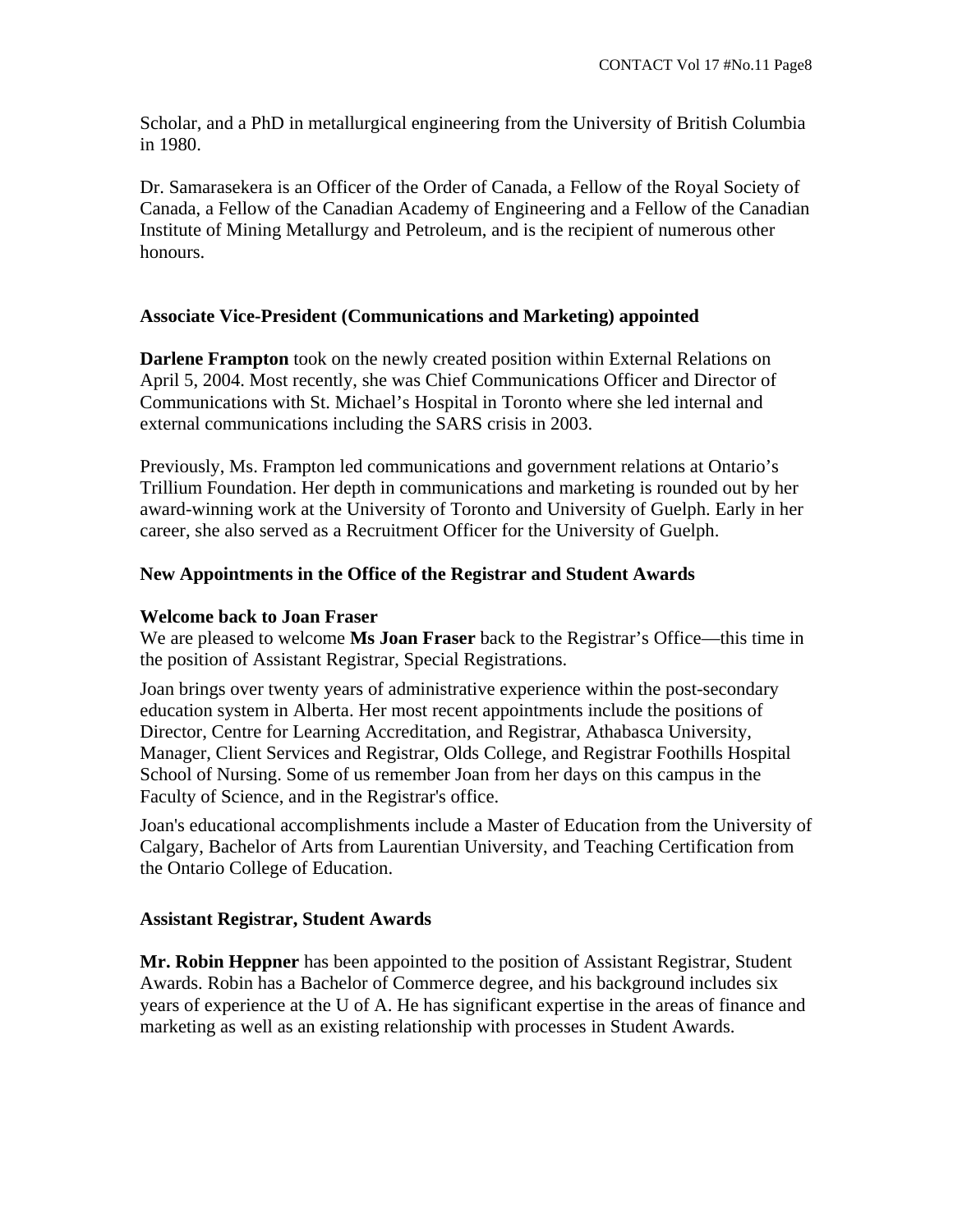Other R. O. Highlights

## **The U of A is using Bear Tracks—its secure, web-based service program—to improve services for students:**

- T2202A forms available online by the end of November.
- Available soon online: apply for graduation and view your graduation status, maintain your e-mail address, and view your unofficial transcript.

While these improvements are aimed at students, we anticipate cost savings in paper, printing and distribution as well as in staff data entry requirements.

**Enrolment report** – As of September, over 8,300 undergraduate and graduate students were admitted. Along with international, graduate, and our newly added Augustana Faculty, this gives us an active student base of more than 35,000 students.

**Convocation on the move** – With the Northern Alberta Jubilee Auditorium being upgraded for the Province's centennial celebrations next September, new arrangements had to be made for the U of A convocation ceremonies for Fall 2004 and Spring 2005. This has posed quite a challenge for our Convocation team led by Corinne Callihoo. The Universiade Pavilion (fondly known as the Butterdome on campus) will undergo a transformation courtesy of draping, carpeting, staging, lighting, plants and flowers to reflect the importance and formality of this major university ceremony. Convocation moves back to the refurbished Jubilee in time for Fall Convocation 2005.

# **UNIVERSITY OF CALGARY**

*by Mike Sekulic, Coordinator, Enrollment Reporting* 

# **Veterinary Program Starts in 2006**

The government of Alberta is establishing a new leading-edge veterinary medical school at the University of Calgary.

This unique veterinary school will provide research into the detection, containment and eradication of diseases that can spread from species to species and affect humans, and prepare veterinary medical practitioners and researchers focused on food supply safety. The school will also specialize in producing large-animal veterinarians to address shortages of these types of specialists in the province.

The three-year program will be housed at the University of Calgary and will be linked closely with the university's Faculty of Medicine. It will accept its first students in September 2006 and is expected to graduate 30 veterinarians each year.

"The University of Calgary is pleased and honoured to be chosen for this important Alberta initiative," said U of C president **Dr. Harvey Weingarten**. "We are excited by this opportunity to work closely and collaboratively with the veterinarian, agriculture,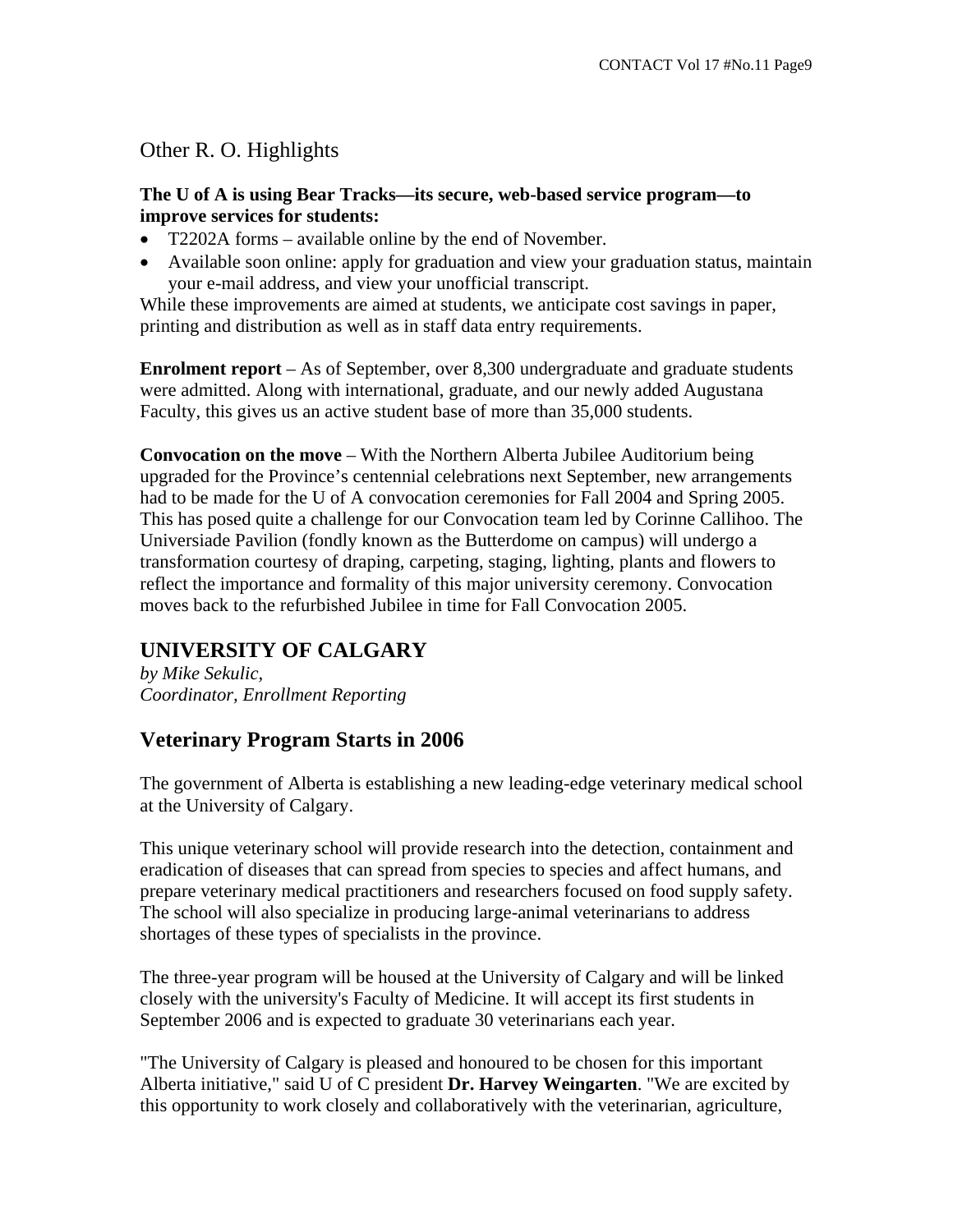wildlife communities and other post secondary institutions in our province and in Saskatchewan. Our program will provide the best training for our students. Our high standard of excellence in human health research will combine with the veterinary program to create a unique and innovative environment for human and animal health education and research."

The Western College of Veterinary Medicine in Saskatoon is currently the only institution in Western Canada that provides veterinary research and teaching services and programs, graduating mainly mixed and small-animal veterinarians. Alberta's new program will complement the existing WCVM program, which accepts 20 Albertans each year. Government will continue to provide funding of \$4.5 million annually to support the WCVM.

## **Systems Developments & Staff Changes**

At the University of Calgary, **Fred Rosmanitz**, Associate Registrar, has been seconded to the Administrative Systems Renewal project as a Team Leader for the Student Administration portion of U of C's exploration of and potential PeopleSoft Student implementation.

If you go to www.emerge.ucalgary.ca you can see Fred and others …. Actually nobody's sure what they are doing in these pictures  $\odot$ 

While Fred is chasing shimmering balls of light (see above web page) for the next two years, the U of C is seeking someone to fill his shoes (one TALL order).

On January 9, 2005, Associate Vice-President (Student Affairs), **Dr. Peggy Patterson**, announced the appointment of **Kathleen Massey** to the new position of Assistant Vice-President (Enrolment), effective April 25, 2005. "The Selection Committee and those who met her and advised us were impressed by both her background and her vision for enrolment management and planning at the University of Calgary. We are very pleased that she will be joining us in April", said Dr. Patterson. Kathleen is currently the Executive Director, Strategic Enrolment Management, and Registrar at Centennial College. No stranger to ARUCC, Kathleen is currently serving as past President on the ARUCC Executive.

Sadly, Dr. Patterson advised that she will not be seeking a third term as Associate Vice-President (Student Affairs). Dr. Patterson's current term ends on June 30, 2005, and after taking an administrative leave she will join the Faculty of Education as a tenured professor.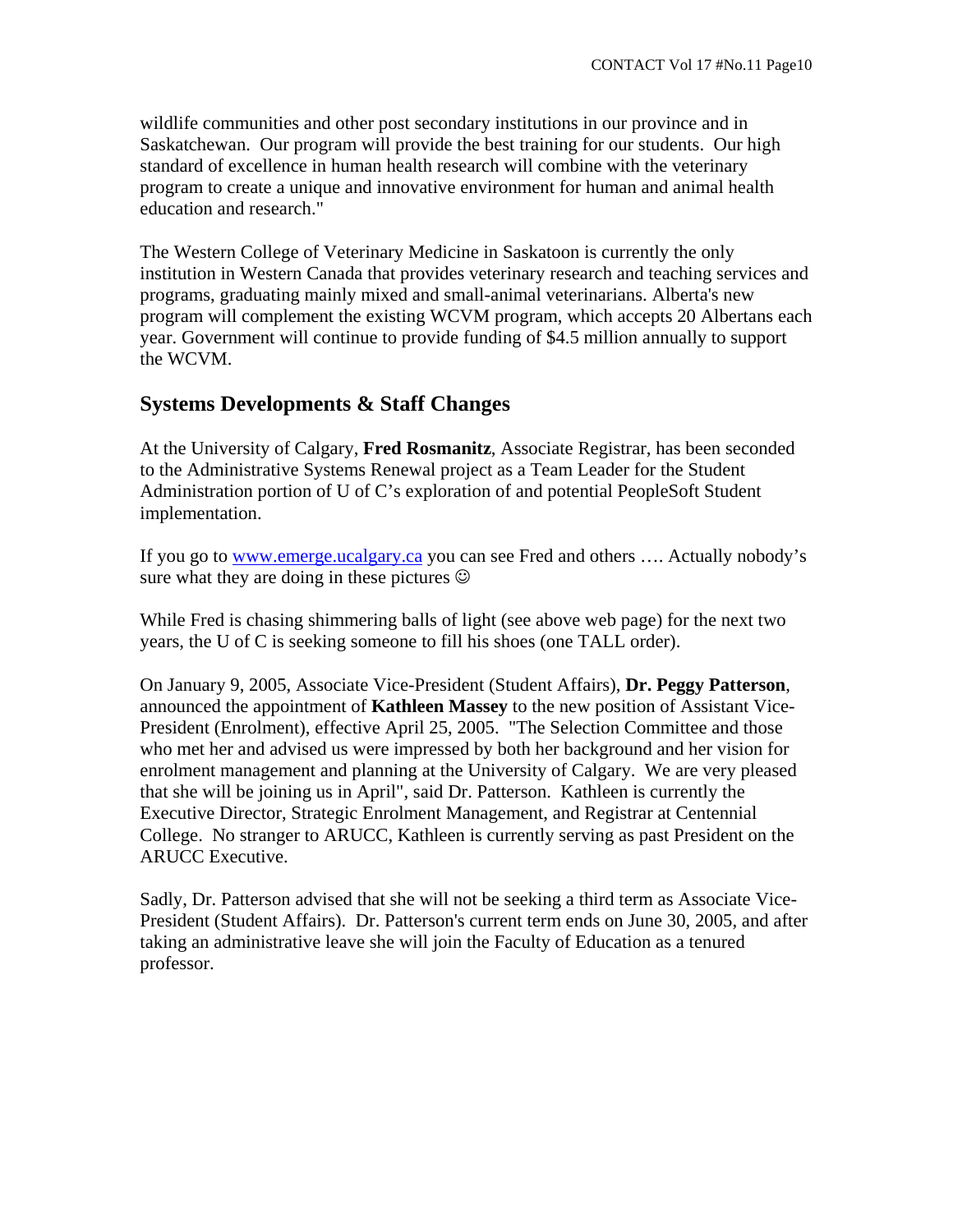## **BRITISH COLUMBIA**

*by Mike Sekulic, Western Regional Representative* 

On the West Coast, **Fred Jacklin** has replaced **Greg Link** as Registrar at Malaspina University-College. Greg is working on a new initiative in BC known as "BCcampus". Some additional goings on from BC include the formation of "Sea to Sky" University by Uof S's former Dean of Science. Backed by **David Strenway**, former UBC President, the new university (the name "Sea to Sky" may change) which has ambitions of being "Canada's Harvard" plans its first intake for 2006. Recently UBC president **Martha Piper** announced the takeover of the "university" portion of Okanaogan University College -- wags have started calling it "Martha's Vineyard".

## **Greetings From British Columbia!**

*by Jody Gordon, Registrar Kwantlen University College WARUCC MAL, British Columbia* 

Advanced Education Minister **Shirley Bond** conceived BCcampus during the provincial New Era initiative. She created BCcampus as a way to address access concerns by connecting students and educators to programs and services among BC institutions. Now responsible for PASBC (the provincial application service) BCcampus has been working with 4 pilot institutions on the creation of an online registration facilitation service. Camosun College, Kwantlen University College, the University College of the Fraser Valley and the College of the Rockies will begin using the system in the Spring. The service will enable students to enroll in online courses at 3 of the pilot institutions (Kwantlen will be a sending institution for now) without the need to fill out forms or request transcripts. The system has been designed to collect, translate and transmit the visiting students' record from the home institution to the teaching institution, where the new student record is automatically created. BCcampus Manager of Enrolment **Greg Link** says; "The registrars and systems people from the 4 pilot schools analyzed the admission and registration processes that are commonly used for visiting students and boiled it down to 12 transactions. In the system being developed these transactions will occur via the BCcampus portal. For this function BCcampus is essentially a conduit for the student and course information to flow between institutions." In addition to the student services that will be facilitated by BCcampus, it also administers a fund to assist faculty to develop more online curriculum.

The Ministry of Advanced Education announced a new program to encourage more B.C. youth to register in industry training programs while still enrolled in secondary school. The new program, called ACE IT, will promote trades as an excellent career option for youth. ACE IT stands for Accelerated Credit Enrolment in Industry Training. This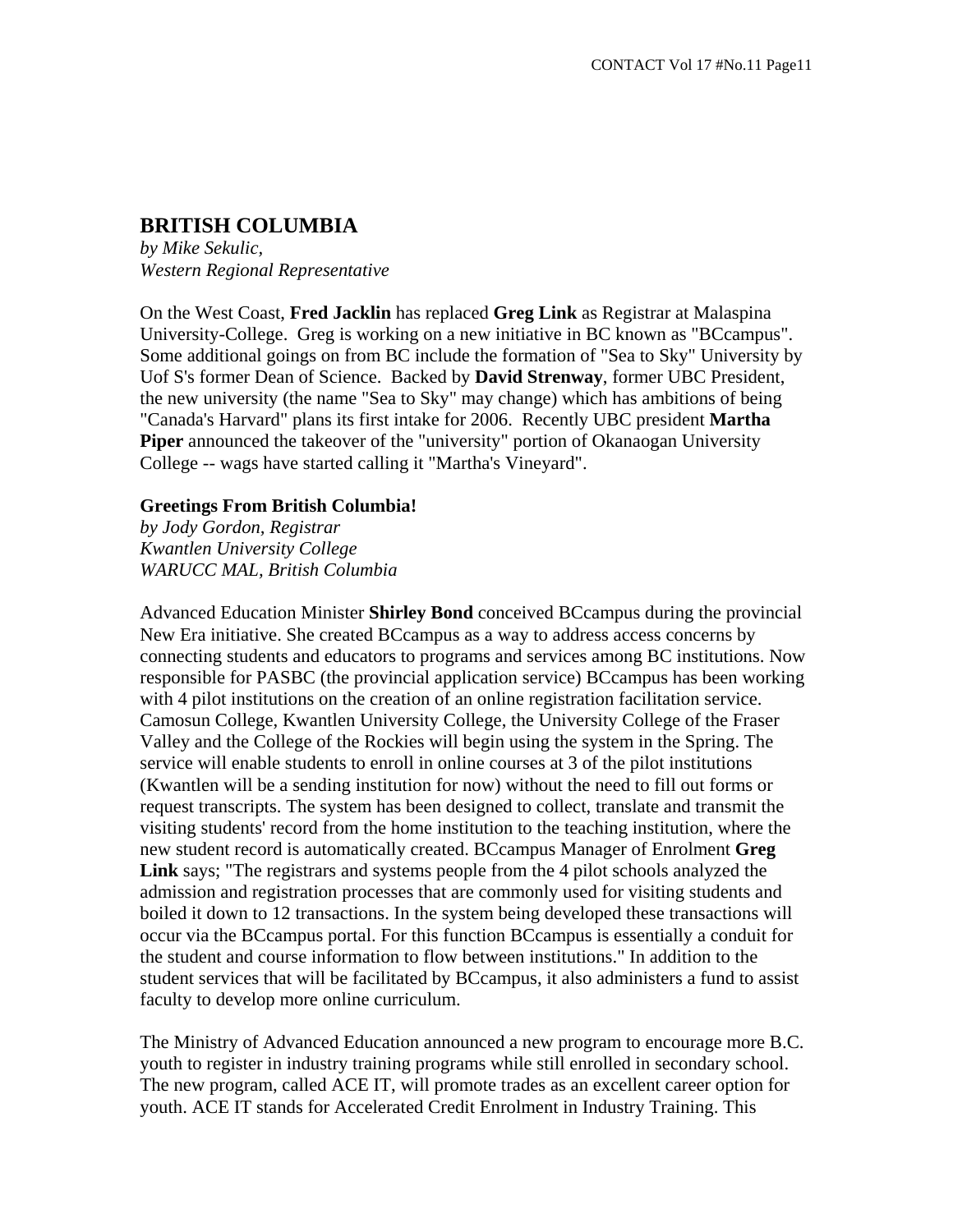program is modeled on successful pilot projects between secondary schools and several post-secondary institutions. The Surrey school district is among those that offered successful pilot projects on which ACE IT is modeled. In partnership with Kwantlen University College, the district developed a program for students in grades 11 and 12 who earned both high school graduation credits and an equivalent to a Level 1 certification in carpentry.

An additional 5,500 new spaces for post-secondary students will be added in the Okanagan by 2010 by establishing two new institutions in the region: a new University of British Columbia, Okanagan campus, and Okanagan College that will expand university transfer, trades and other applied training options. Over in Kamloops the University College of the Cariboo will assume responsibility for the Open University and Open College to form a new special purpose university that will increase student spaces in the region by 3,000 and expand a variety of applied learning programs. Following this announcement, UCC changed their name to Thompson Rivers University. The Ministry has also announced additional student spaces across the province at a number of other post secondary institutions.

# **SASKATCHEWAN**

## **Saskatchewan On-line Transfer Guide Project**

*Alison Pickrell, Registrar Saskatchewan Institute of Applied Science & Technology* 

Post-secondary institutions within Saskatchewan are working together and with Saskatchewan Learning to improve public access to information about credit transfer within the Province of Saskatchewan. A vendor has been selected to build a provincial transfer guide that will allow the public to easily access information in an online format. The guide should be operational in Spring 2005. A Saskatchewan Council for Admissions and Transfer (SaskCAT) has been formed with the mandate to build a province-wide culture of transfer. **Robin Fisher**, Dean of Arts, University of Regina has been elected SaskCAT chair.

# **On The Move**

*by Mike Sekulic, Western Regional Representative* 

Staff changes include **Lynn Freistadt's** departure as Assistant to the Dean, St. Thomas More College. **Janet Denford**, Registrar, University of Regina, announced that she will be retiring in the Fall of 2004. The U of R is currently looking for someone to fill Janet's shoes. Major changes also took place at the U of S, where **Asa Kachan** has left the position of Registrar to take up the post of Registrar, Dalhousie University**. Kelly McInnes** will become the new Registrar at U of S.. **Laurie Pushor**, formerly of St. Francis Xavier University, becomes Director of Enrollment Services at the U of S. The summer also saw the recent labour dispute at the Saskatchewan Institute of Applied Science and Technology settled.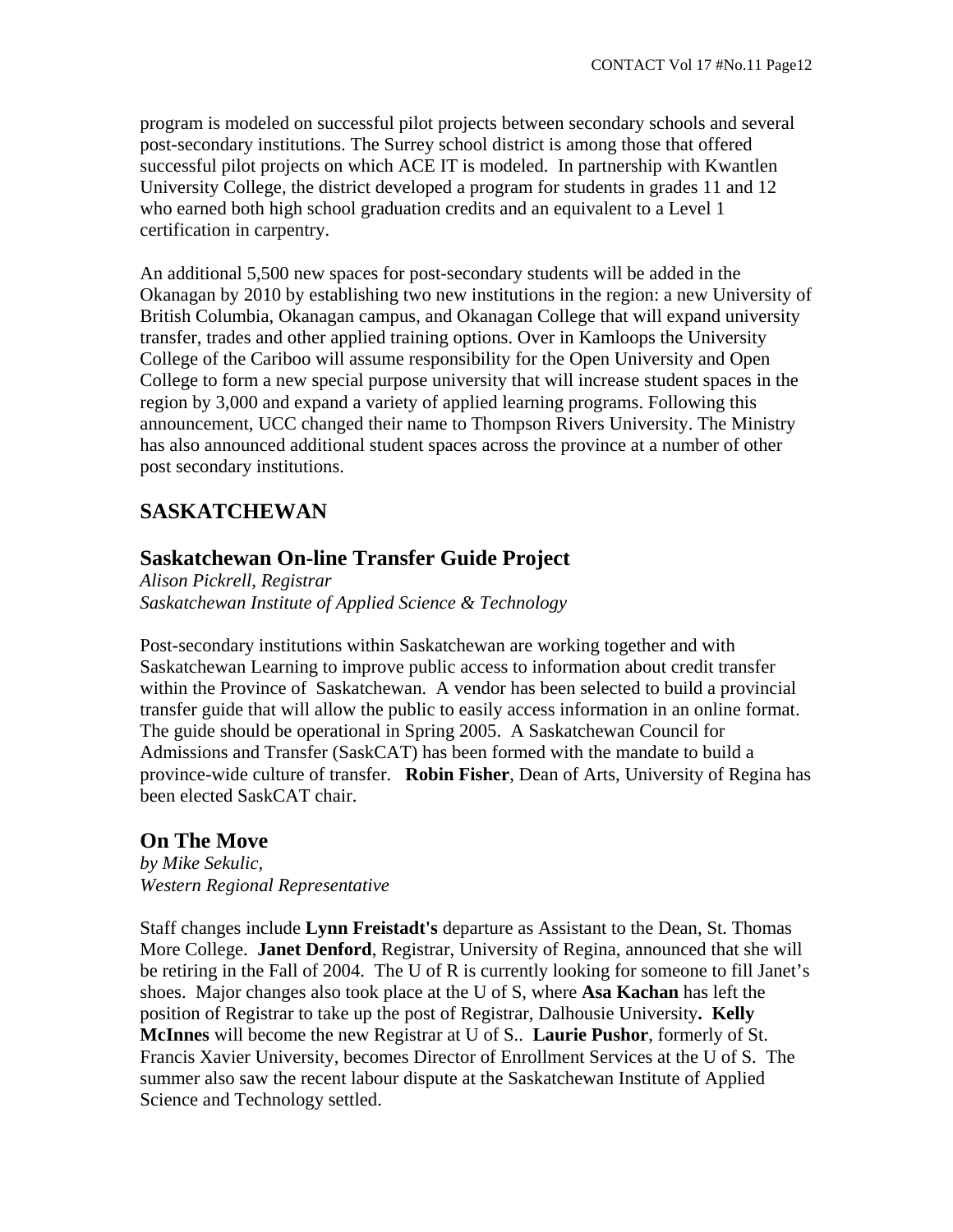# **MANITOBA**

*by Mike Sekulic, Western Regional Representative* 

Manitoba is hosting the WARUCC Conference Sunday, June 26 to Wednesday June 29 2005, at the Elkhorn Resort, Hotel and Conference Centre, in Clear Lake, Manitoba. For more information, go to http://www.rrc.mb.ca/warucc/program.htm or to www.warucc.ca and follow the "conferences" link.

Keewatin community college was "subsumed" in the operation of the new University College of the North. UCN will take over some of responsibilities currently filled by the southern universities. University of Manitoba is expanding the scope of its SCT Banner installation. The three Manitoba universities, Manitoba, Winnipeg and Brandon report 4.3% – 5% enrollment increases. At the same time, the provincial "Tuition Freeze" continues into its  $5<sup>th</sup>$  year. While the provincial government increases grants "in lieu" of allowing tuition increases, institutions are falling behind in their ability to keep up with ever rising costs. In order to cope, it has been one year of cuts after another.At the University of Winnipeg **Lloyd Axworthy** was installed as President & Vice-Chancellor on June 6, 2004.

### **Assiniboine Community College**

#### **Enrolment on the Rise**

*Ms. Wanda Kurchaba, Communications Officer*

Assiniboine Community College has seen a 6% increase in enrolment from last year. More than 1240 students will be attending the Brandon Campus this fall.

More than 2300 students will be educated by Assiniboine Community College at training centres throughout the province including the Brandon Campus, Parkland Campus, Winnipeg site and numerous regional training sites. This includes a large number of distance education students.

Two new programs are beginning this September at the Brandon Campus. They are the *Business Administration Advanced Diploma – Accounting & Finance* and *Power Engineering*. *Carpentry and Woodworking* is a new offering at the Parkland Campus in Dauphin and the Brandon Adult Learning Centre is now taking students for the *Integrated Health Care Aide* Program.

Assiniboine Community College offers 27 full-time diploma & certificate programs and 8 apprenticeship programs. Classes at ACC begin today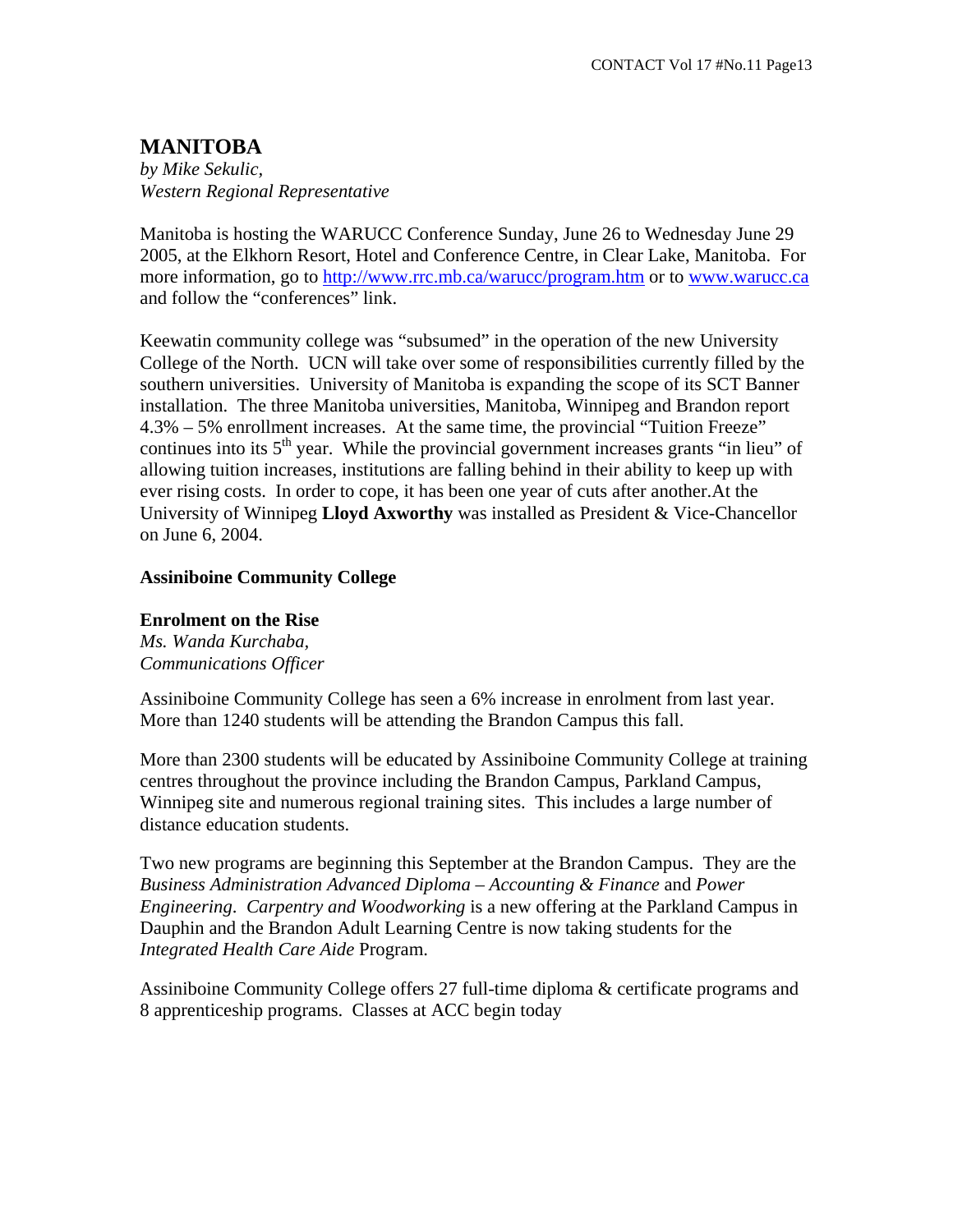## **ACC Attracts Award Winning Students**

*Ms. Wanda Kurchaba, Communications Officer*

Assiniboine Community College is pleased to announce that two new Assiniboine students are winners of major national awards.

**Erin Lambert** of Portage la Prairie is enrolled in the two-year Hospitality Administration diploma program. Lambert is the only national winner from Manitoba of the Garfield Weston Merit Scholarship for Colleges (GWMSC). This is Canada's premier leadership scholarship for college students and a first for Assiniboine Community College students. The scholarship is valued at \$20,000 over two years. Lambert recently graduated from Arthur Meighen High School in Portage la Prairie.

**Ashley Larson** of Erickson is another award winning student who is attending ACC this year. Larson was recently recognized by various media outlets for her role in raising awareness for western Canadian beef farmers regarding the BSE crisis.

## **ONTARIO REPORT Alex Goody**

Review of the Design and Funding of Postsecondary Education in Ontario

Bob Rae, a former premier of Ontario, has been asked to lead a comprehensive review of the design and funding of postsecondary education in Ontario. Its purpose is to ensure that postsecondary education in the province is "of high quality, accessible and affordable for today's students and future generations, and at the forefront of innovation" according to the Ministry of Training, Colleges and Universities (MTCU).

Rae, along with a seven-member advisory panel appointed by the minister, has been charged with developing a strategic, fiscally sustainable long-term plan for postsecondary education. MTCU has asked that the plan include recommendations on design and funding, as well as the role of international students and of marketing Ontario's postsecondary education internationally.

Over the course of the Review, Rae will consult with postsecondary education institutions, students, faculty and staff, business leaders, broader public sector, and innovators and experts from Ontario and abroad.

## **Ontario Universities' Fair**

Since 1997 the Ontario Universities' Fair has been helping high school students from Toronto and the surrounding area gather information about universities in Ontario. This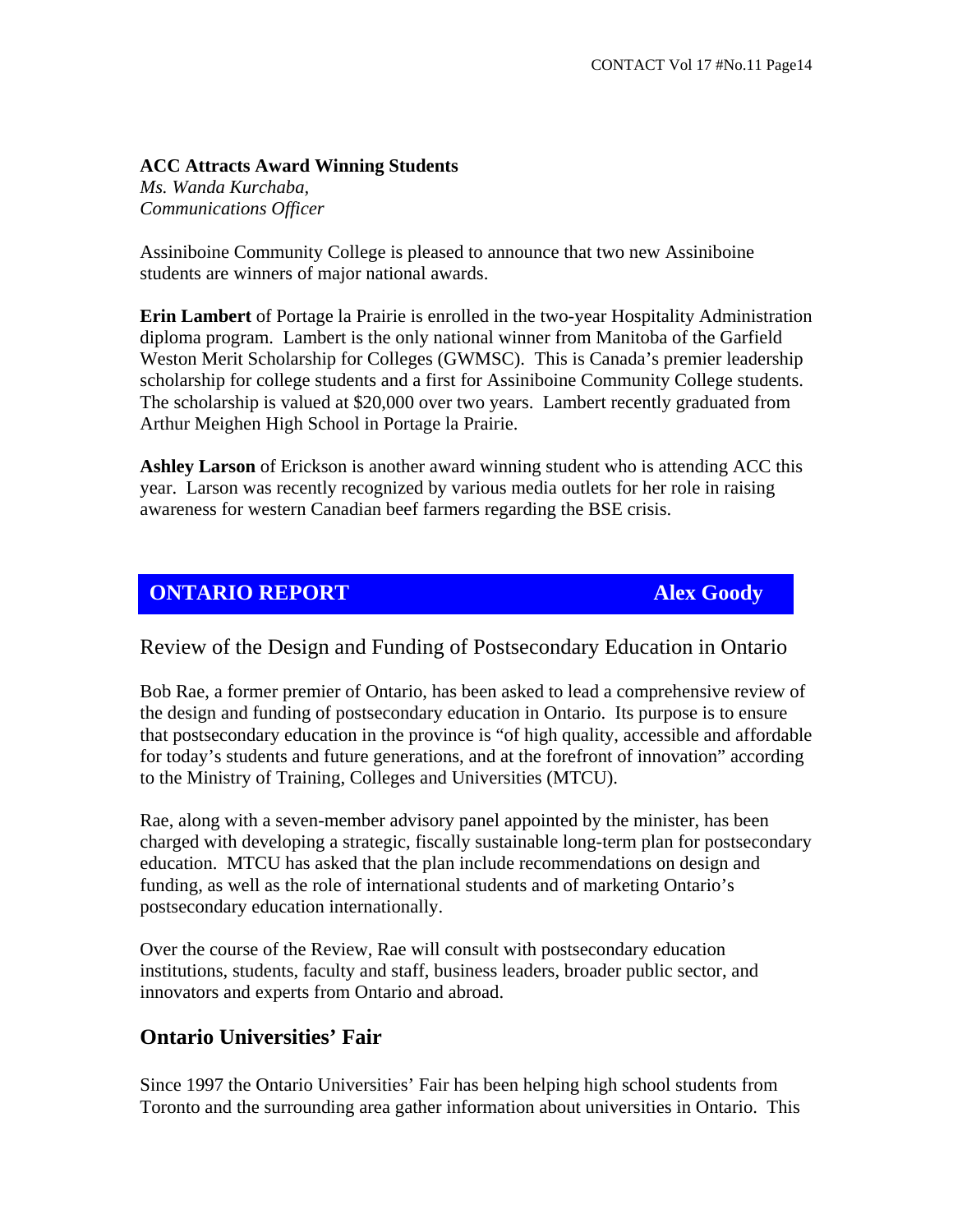one-stop event gives students access to representatives from each institution who can help answer questions about their programs, finances, campus life etc. The fair continues to grow in popularity. There were a record number of visitors this past September with an estimated 75,000 in attendance. This compares to 64,700 in 2003 and even surpasses the attendance in the double-cohort year of 70,000. Additional information is available at: www.ouf.ca.

## **Ontario Colleges' Information Fair**

The Ontario Colleges' Information Fair took place on October 18 at the Metro Convention Centre in Toronto. Over twenty-two colleges were represented and the attendance was estimated at over 8,000. The fair provides prospective students with an opportunity to learn about program options across Ontario. Additional information is available at: www.collegefair.ca.

## **College Integrating Immigrants to Employment Project**

Colleges, in concert with the Ministry of Training, Colleges and Universities (MTCU) are working to identify postsecondary (college) barriers experienced by internationally trained and educated new immigrants. Such things as clear information about appropriate educational opportunities, accurate international credential evaluation, credit transfer, PLAR, career advising, and ultimately, employment are being addressed. The objective is to develop policies and procedures that remove those barriers. This major initiative is resulting in pilot projects within the colleges that will, it is anticipated, result in much improved service to this group and thus result in swifter access to meaningful employment.

## **Ontario University Registrars' Association Annual Conference**

OURA's annual conference will take place February 13 -16, 2005

# **QUÉBEC REPORT**

(English follows)

Au trimestre d'automne 2004, 165 306 étudiantes et étudiants se sont inscrits à temps plein dans les universités québécoises, et 86 834 à temps partiel, pour un total de 252 140 inscriptions. Après une hausse de 4,2 % en 2003, cela représente cette année une augmentation de 1,8 % du nombre total des inscriptions. Pour une septième année d'affilée, la clientèle étudiante inscrite à temps plein est en hausse (2,2 %), et ce, à chacun des niveaux d'études (1,7 % au 1er cycle, 2,3 % au 2e cycle et 9,6 % au 3e cycle). Les inscriptions des nouvelles personnes à temps plein au 1er cycle augmentent quant à elles, de 1,2 %.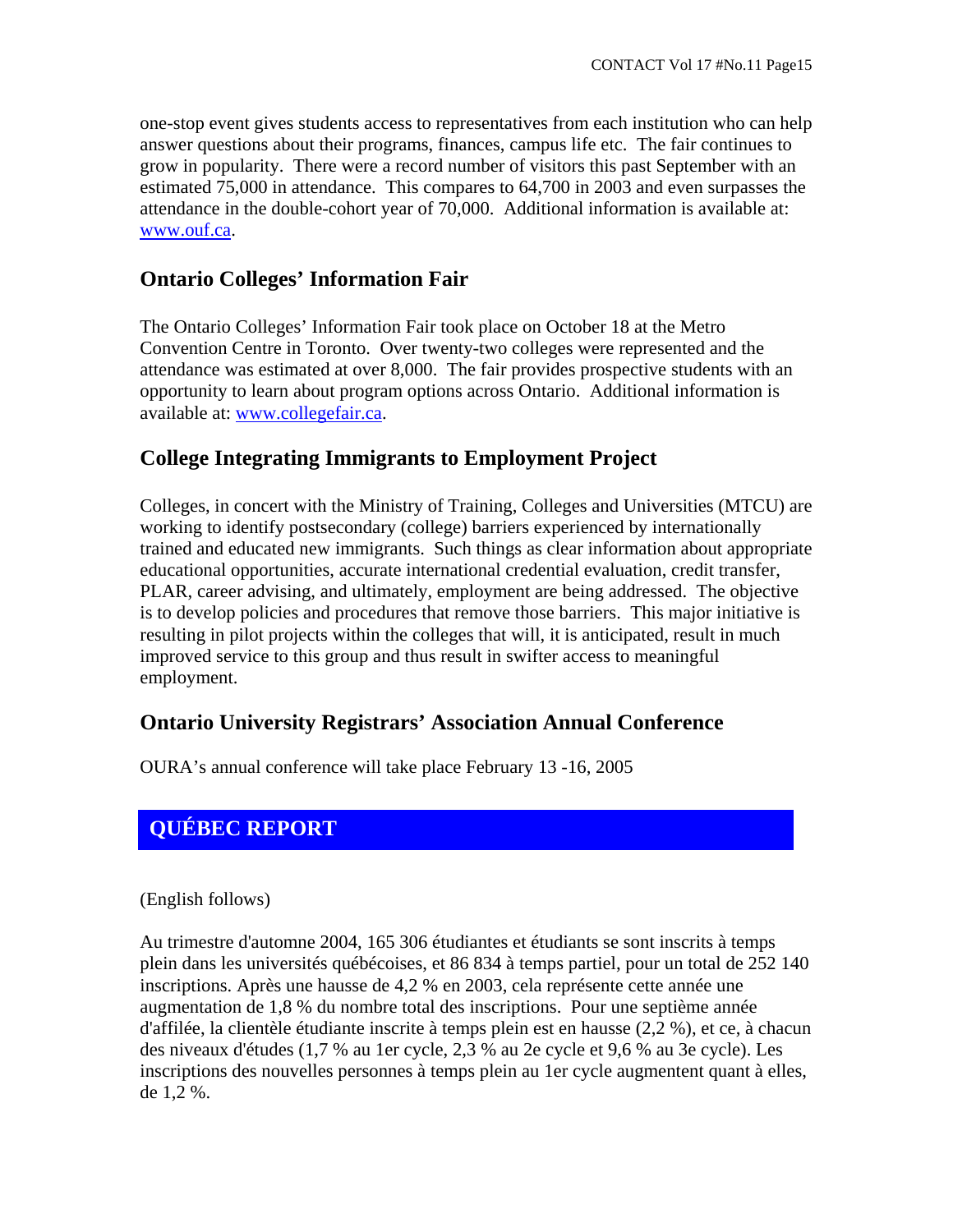Les travaux de réexamen des conditions touchant la qualité et le financement de l'enseignement se poursuivent en commission parlementaire au Québec.

Le volume énorme de documents liés à l'obtention de la résidence au Québec occasionne des frais importants aux universités. Le gouvernement nous autorise maintenant à photocopier la carte d'assurance-maladie qui servira de preuve de résidence dans certains cas, ce qui améliorera le service aux étudiants.

La cote R a récemment fait l'objet de changements et les échecs obtenus au cours des premières sessions suivies au cégep compteront pour une moins grande part dans le calcul de la cote R. Un groupe de travail réévalue actuellement la façon de traiter les programmes de baccalauréat international en fonction de la cote R. La réévaluation vise à remplacer la prime de 0,5 point accordée actuellement aux étudiants du BI par un système qui traduit mieux la réussite individuelle de l'étudiant inscrit à ces programmes.

Notes sur certaines universités :

À la suite de la retraite du registraire adjoint, une restructuration du bureau du registraire se déroule actuellement à McGill. Le bureau concentre actuellement ses énergies sur le contrôle de la qualité et sur l'évaluation de la qualité du service aux étudiants, sur l'adoption d'un nouveau logiciel de gestion des candidats au recrutement ainsi que sur l'implantation d'un système EDI adapté à la réception et à l'envoi des relevés de notes.

À l'Université Bishop's, Ann Montgomery prendra sa retraite à la fin de l'année.

L'Université Laval a soumis une demande de proposition concernant un nouveau système d'information sur les étudiants.

Dans le cadre d'un Plan vert, l'Université de Sherbrooke a instauré un programme permettant aux étudiants d'utiliser leur carte d'identité pour prendre gratuitement les autobus de la Ville. Ce programme a nécessité l'apport de changements administratifs (nouvelle carte d'identité pour chaque étudiant).

Quant à l'UQAM, elle est engagée dans de nouveaux projets immobiliers, notamment l'achat d'anciens bâtiments du voisinage. Un important changement visant en partie l'intégration du système de TELUQ sera apporté au système de technologie de l'information de l'UQAM.

#### **English :**

Early registration statistics indicate for Fall 2004, 165 306 students are enrolled full-time in Quebec universities, and 86 834 part-time, for a total 252 140 students. After an increase of 4.2 % in 2003, this represents an increase of 1.8 % in 2004 in total enrolments. For the 7th year in a row, the full-time enrolment has increased (2.2%), at every level (1.7 % for undergraduate, 2.3 % for master's et 9.6 % for doctoral studies). New full-time registrations at the undergraduate level increased by 1.2 %.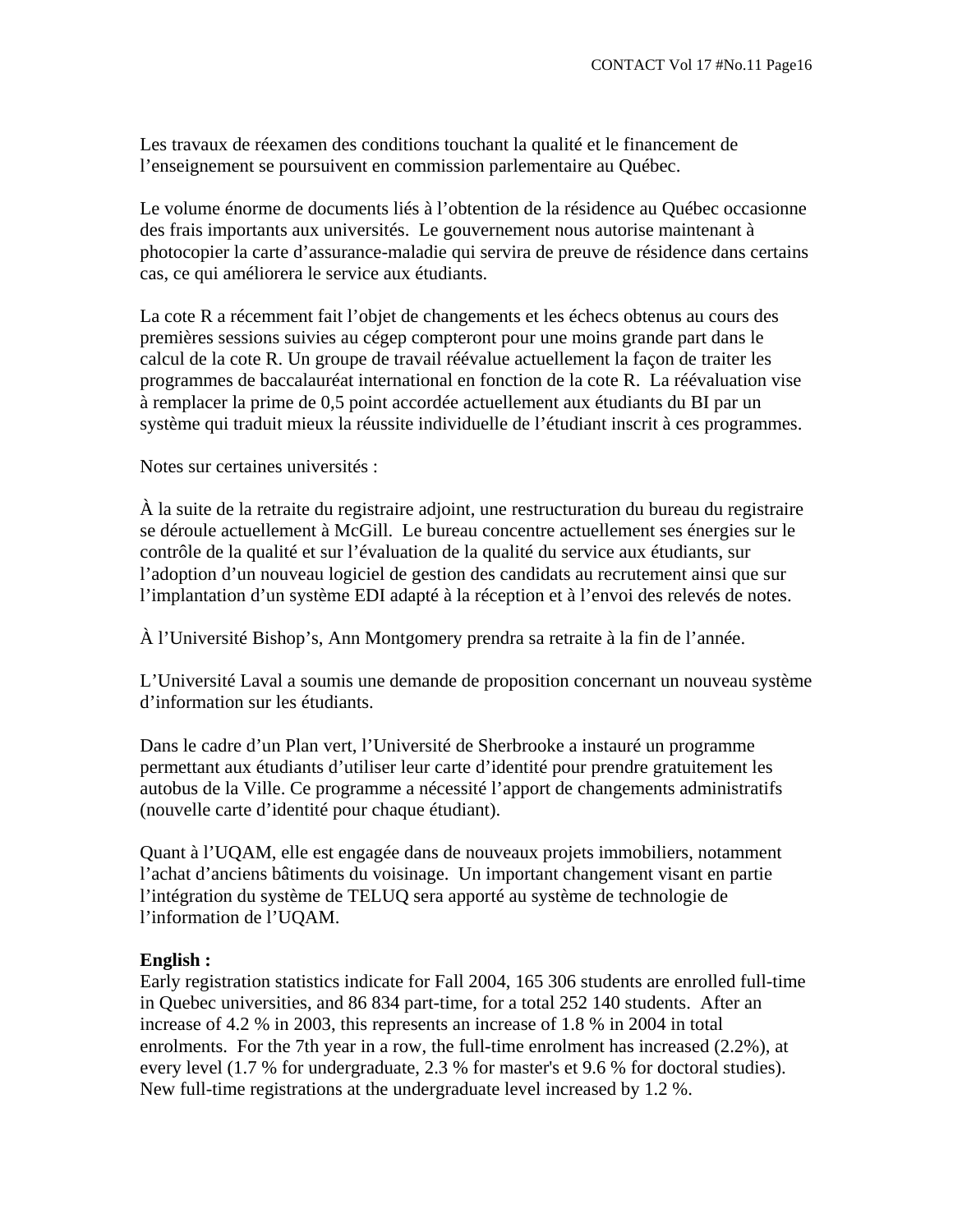There continues to be work at the level of a parliamentary commission on revisiting the conditions for the quality and funding of education in the province.

Documentation burden for establishing Quebec residency has been onerous for universities. The government will now allow us to take a photocopy of the Health Card, as proof of residency for some cases - this will improve student service.

There are recent changes being made to the Cote R (R-Score) so that failing grades in early terms of CEGEP attendance will be weighted less in the calculation of the R-Score. A work group is currently re-assessing how International Baccalaureate programs should be handled in relation to the R-score. The intention is to replace the bonus of .5 currently afforded to IB students, with a system that is more reflective of individual student performance in those programs.

Some institutional notes:

At McGill, there is a restructuring of the registrar's office in light of the retirement of Associate Registrar. The current focus of the office is quality control and monitoring of our service levels to students, the adoption of new prospect management software for recruiting, and the implementation of EDI for receiving and sending university transcripts.

At Bishop's, Ann Montgomery will be retiring at the end of the year.

Laval has an issued a Request for Proposal for a new Student Information System.

Sherbrooke has implemented a program, as part of a Green Plan, for students to use their student ID card to take the bus for free. It has involved some administrative changes (new ID card for every student).

UQAM has been building new building, and buying older buildings in the neighbourhood. There will be a significant change to UQAM's information technology system, in part to integrate TELUQ's system.

## **ATLANTIC REPORT Sylvia Poirier**

#### **Enrollment Updates**

The Association of Atlantic Universities (AAU) published its annual October  $1<sup>st</sup>$ enrollment statistics for universities in the region. *Undergraduate enrollments overall* were fairly static, with only 1.1% growth in the Maritime institutions. *First-year class enrollments* for the AAU were down 7.4% overall, with Maritime institutions seeing a 10.3% drop (MUN grew by 7.4%).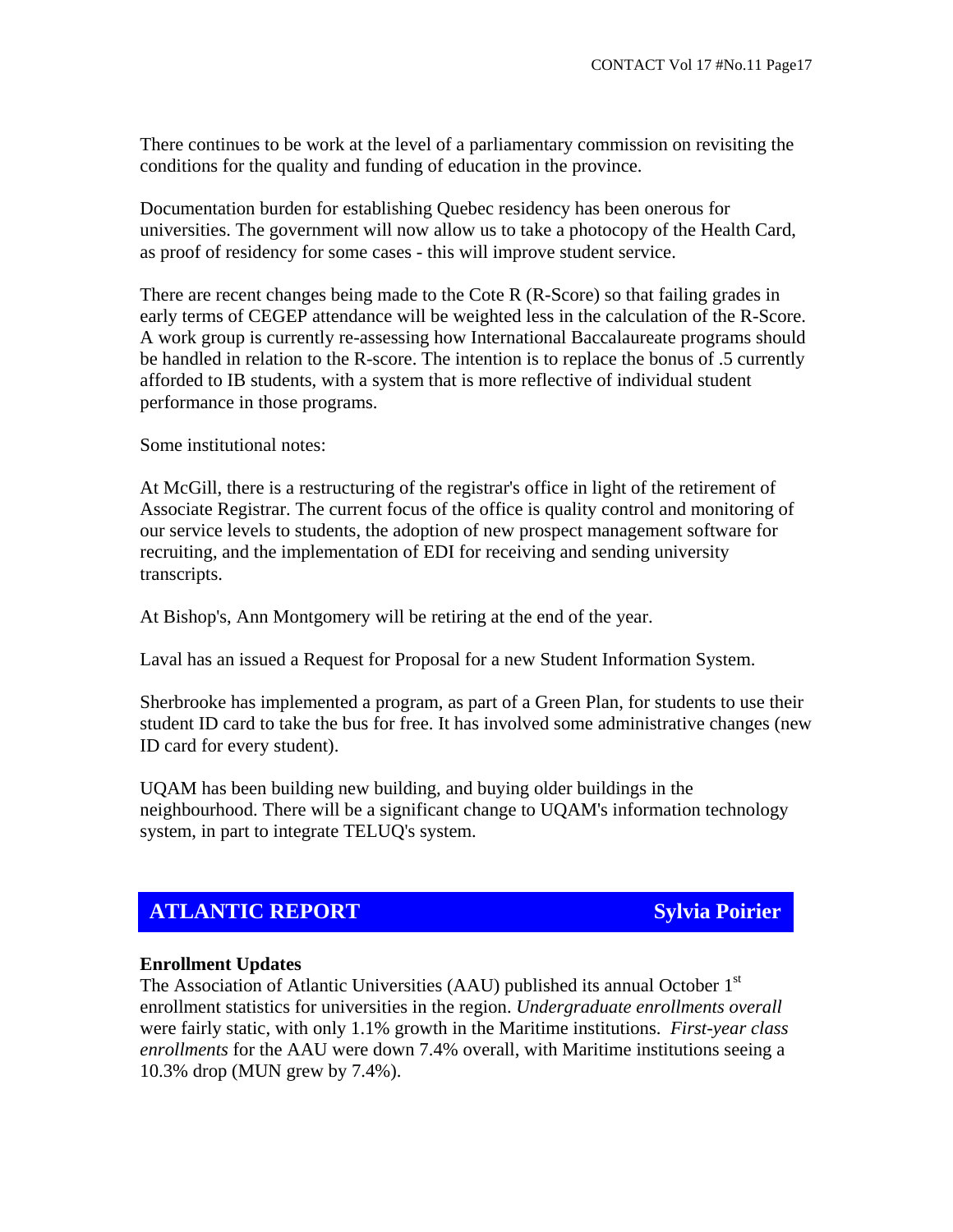**Association of Atlantic Registrars and Admission Officers (AARAO)**  The Executive Committee of the Association of Atlantic Registrars and Admission Officers (AARAO) comprises the following members for 2004-2005:

 Sue Ellis-Loparco, President Janet Stark, Past President Greg Ferguson, Vice President Bill O'Brien (Liaison Officer, UCCB), 2<sup>nd</sup> Vice President Sylvia Poirier (Registrar, Holland College), Secretary Phyllis McCann (Graduation Director, MUN), Treasurer Karen Smythe, the Atlantic Region Representative on the ARUCC Executive

In August, 2004, the AARAO Executive appointed Jane Cayford, recently retired from Acadia University and now an Honorary Lifetime Member of the Association of Registrars of Universities and Colleges in Canada (ARUCC), to conduct a consultative study on the state of/potential for Electronic Document Interchange (EDI) systems in the Atlantic region. The project will investigate issues surrounding high-school to postsecondary document transfers, as well as inter-postsecondary document sharing. Her preliminary report was received by the Executive at the end of October and a meeting to plan next steps was held December  $9<sup>th</sup>$ . [See report on AARAO EDI Meeting elsewhere in CONTACT.]

## **AARAO Biennial Conference**

The dates for the biennial AARAO conference, to be co-hosted by the University of Prince Edward Island and Holland College, were tentatively set for Thursday, June 2 to Saturday, June  $4<sup>th</sup>$ , in order to provide for the possibility of guidance counselors attending a special session on Friday.

## **Institutional Updates**

## *St. Francis Xavier University*

- Jana Luker has been appointed the new Vice President, Student Services, and will oversee a number of StFX departments including athletics and recreation, the Dean of Students Office, and the health and counselling centres. Jana previously held the position of the Dean of Students and Director of Ancillary Services at the University of Toronto.
- the new \$23.5 million Physical Sciences Centre has been officially opened. The centre was designed to support the contribution that researchers—both new and accomplished, both undergraduate and graduate—are making to scientific discovery in Canada.

#### *Acadia*:

- $\bullet$  the 14<sup>th</sup> President of Acadia U—Dr. Gail Dinter-Gottlieb— was installed on the  $2<sup>nd</sup>$  of Oct 2004, which was marked by a special convocation ceremony and a symposium entitled "Engaged Learning."
- plans have been announce for the development of a Learning Commons for Acadia students. This will consist of a math centre, a writing centre, a centre for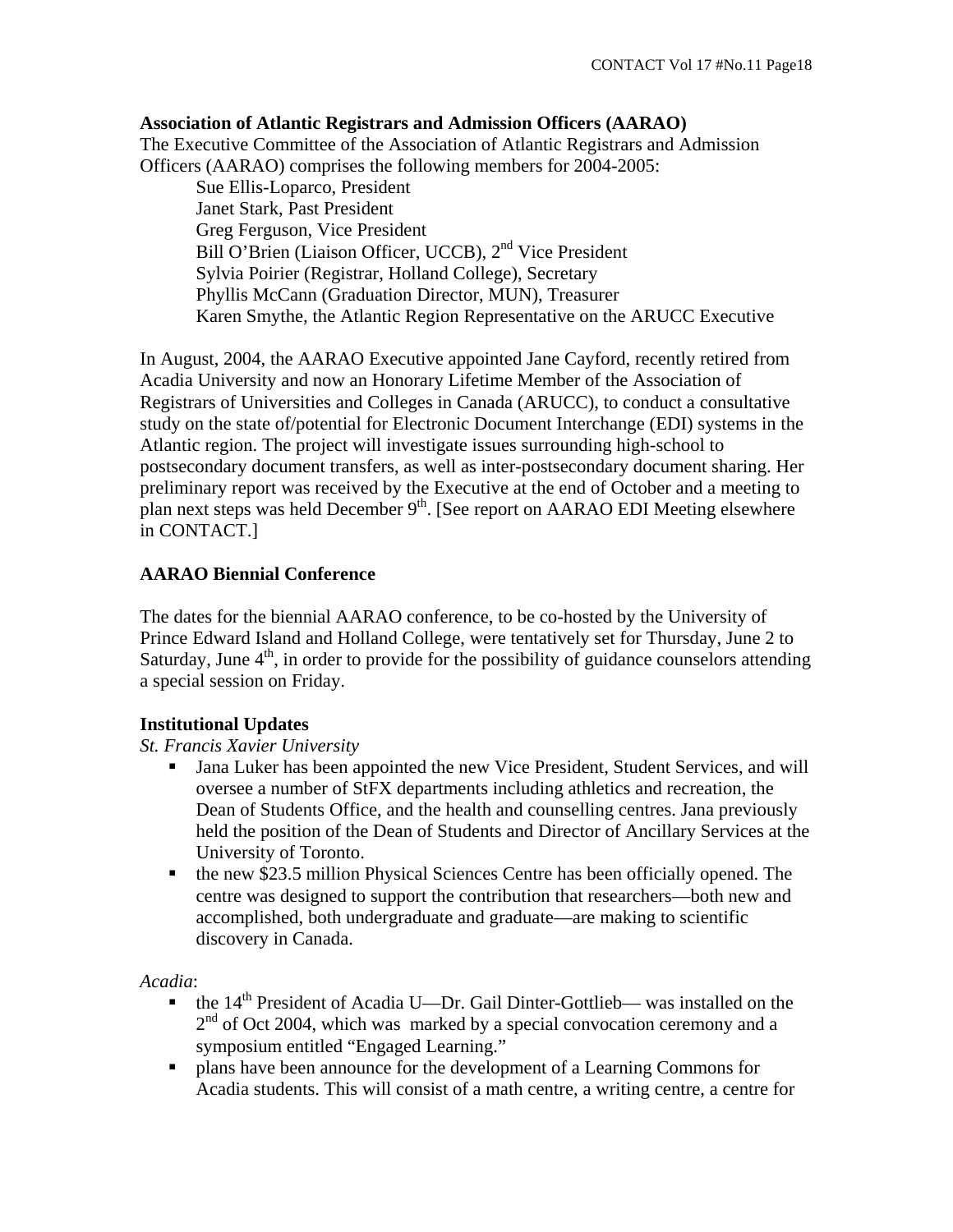civic engagement, and a centre for internationalization. Funds to help renovate existing space for the Commons have been generously donated by the Acadia Associated Alumni.

#### *Holland College:*

 the Holland College Act has been changed by the Provincial Legislature, thereby giving HC the authority to grant applied degrees. The first such degree program is under development under the auspices of the Atlantic Tourism and Hospitality Institute.

### *University of New Brunswick—Saint John*:

 Mr. Tom Buckley has been appointed as the new Registrar at UNB's Saint John campus. Tom came to UNBSJ from private industry and brings invaluable expertise in the fields of customer service, systems and process design, and professional development to the Registrar's Office team. He has taught at StFX, where he also managed software development projects including the Teaching Innovation Program for Student Interns, and strategies to integrate technology more fully into teaching.

#### *UPEI:*

- a new on-line service for submitting applications for admission to undergraduate programs is about to be launched at www.upei.ca.
- a new document, the *Guide to UPEI's e-Calendar, 2004-2005,* was produced inhouse to supplement the PDF-based e-Calendar (which was launched in early July). The guide is an abbreviated version of the e-Calendar, and includes URLs for detailed course descriptions and departmental websites [NOTE: The "case study" for this project will be submitted to the ARUCC Executive's Subcommittee on e-Calendars, which is chaired by Alex Goody. The sub-committee will be meeting next on January  $30<sup>th</sup>$ , 2005, in Calgary. ARUCC members are invited to submit questions, ideas, or any relevant items of interest to Alex at agoody@uoguelph.ca]
- the Department of Education is working with Registrars and VPs at UPEI and Holland College to develop a provincial Transfer Credit Guide. Degreecompletion policies and procedures have been developed for improved learner access and mobility, and new specific program articulations are also under discussion.
- a new graduate program, the Master in Applied Health Services Research, was approved by MPHEC and launched at UPEI this fall. UPEI joins Dalhousie, Memorial, and UNB as a partner in this multi-institutional, distance-delivered program.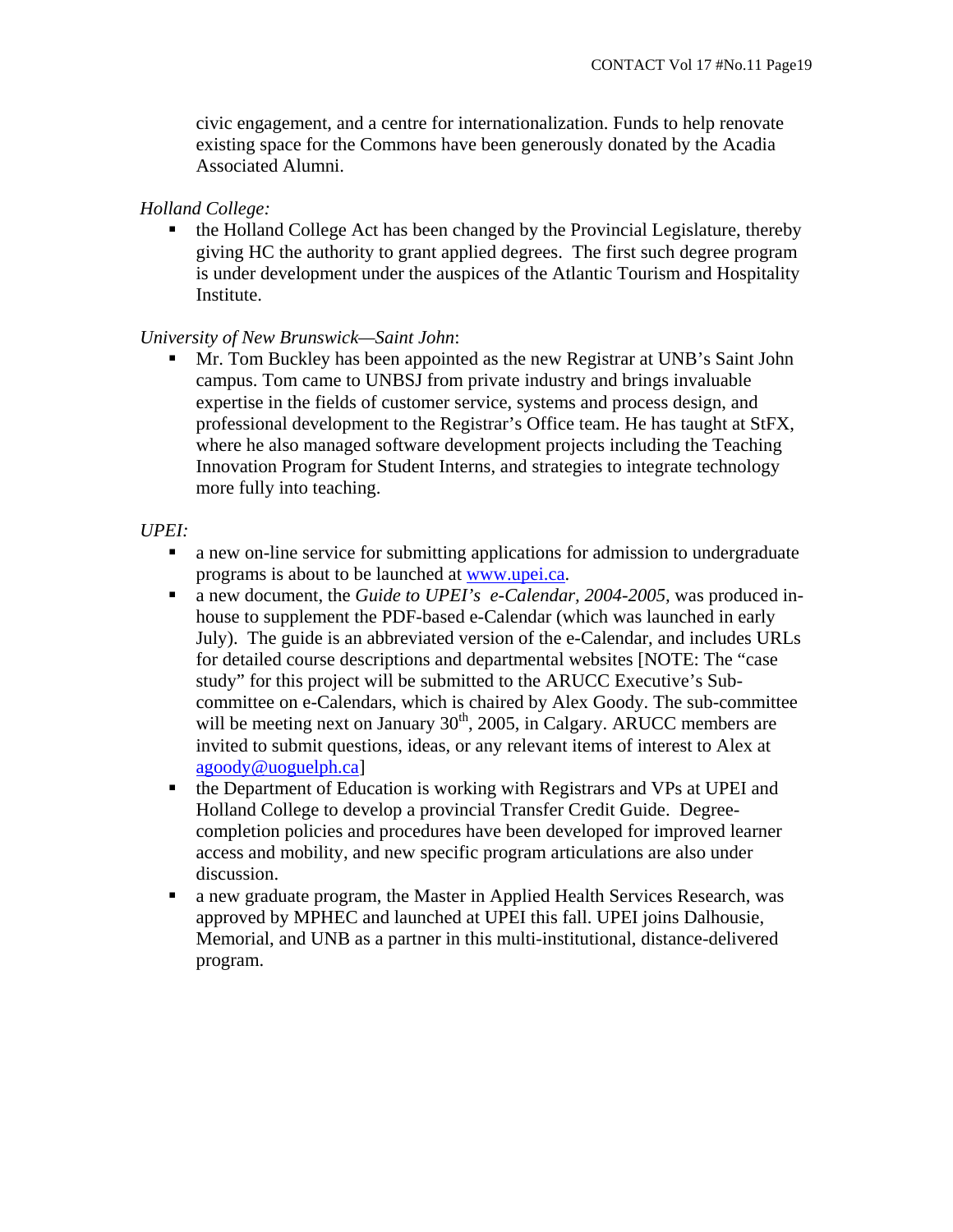## **ADVISORY COMMITTEE ON INTERNATIAL STUDENTS AND IMMIGRATION (ACISI)**

Yves Jodoin attended the ACISI meeting of November 8, 2004 in Ottawa and provided the following highlights :

#### Update on Pilot Projects

The Federal Government wants to attract potential future immigrants outside the traditional MTV corridor (Montreal, Toronto, Vancouver).

To date, three provinces-- New Brunswick, Manitoba, and Quebec-- have now signed agreements with the Federal Government to permit off-campus work for full-time foreign students in good standing. In the case of Quebec, the agreement is to allow these students to work outside the census metropolitan areas of Quebec City and Montreal.

Also, four provinces-- Alberta, Saskatchewan, New Brunswick, and Nova Scotia--now have agreements with the Federal Government for a one-year extension of the postgraduation employment policy for foreign students (bringing their post-graduateion work-permit period to a total of two years maximum).

Alberta signed on October 16th 2004 an agreement for "priority processing" (less than 28 days) of complete and straightforward study-permit applications for students applying from Bejing, New Delhi, and Ho Chi Minh, who are destined to study at designated education institutions in Alberta.

For more information, visit the Citizenship and Immigration Canada web site at : www.cic.gc.ca/english/study/info-students.html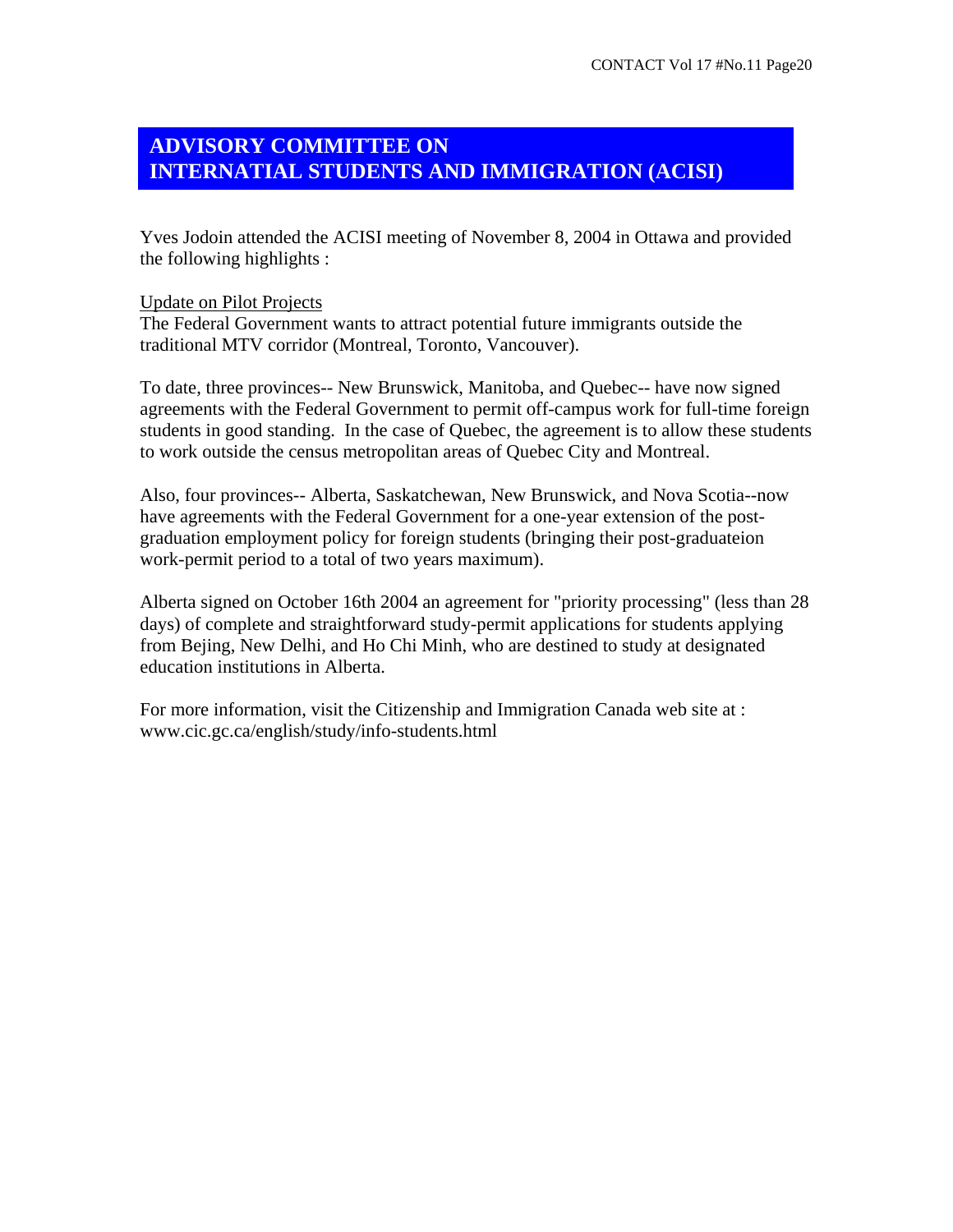# **COMITÉ CONSULTATIF SUR LES ÉTUDIANTS ET L'IMMIGRATION (CCEII)**

Faits saillants de la réunion du 8 novembre 2004 à Ottawa, Ontario

Mise-à-jour sur les projets pilotes

Le gouvernement fédéral veut attirer des futurs immigrants potentiels en dehors du traditionnel corridor MTV (Montréal, Toronto et Vancouver).

- Trois provinces ont signé jusqu'à présent une entente avec le gouvernement fédéral permettant le travail hors-campus aux étudiants étrangers inscrits à temps plein : Nouveau Brunswick, Manitoba et Québec. Au Québec, le permis permet de travailler à l'extérieur des territoires de recensement des villes de Québec et de Montréal

- Quatre provinces ont maintenant des accords avec le gouvernement fédéral pour prolonger d'une année (pour un total de deux ans) la validité d'un permis de travail pour diplômé

- L'Alberta a signé le 16 octobre 2004 une entente pour le traitement prioritaire (moins de 28 jours) des demandes de permis d'études simples et complètes présentées à Bejing, New Delhi et Ho Chi Minh par des étudiants qui se destinent à des établissements d'enseignements désignés en Alberta.

Pour plus d'information, consulter le site web de Citoyenneté et Immigration Canada : www.cic.gc.ca/francais/etudier/info-etudiants.html

## **SPEEDE COMMITTEE REPORT Doug Holmes**

Since my update to the Executive in November 2003, the SPEEDE Committee has met three times:

- ANSI X12 February trimester meeting in Seattle, WA, January 31 - February 3, 2004

- AACRAO Annual Meeting in Las Vegas, NV, April 19 - 22, 2004

- 1st Annual PESC Technology Summit in Arlington, VA, May 1 - 5, 2004

At the February meeting, SPEEDE spent much of it's time reviewing X12's direction with XML standards setting, and continued reviewing the committee's own work with PESC on the XML schema for the College Transcript. After the meeting, AACRAO decided they would not renew their membership in X12, deciding to focus efforts on the PESC XML development instead. SPEEDE will definitely continue promoting and educating on the use of X12 EDI transactions, but will no longer have an "official" seat at the X12 standards setting table. SPEEDE will also update current EDI implementation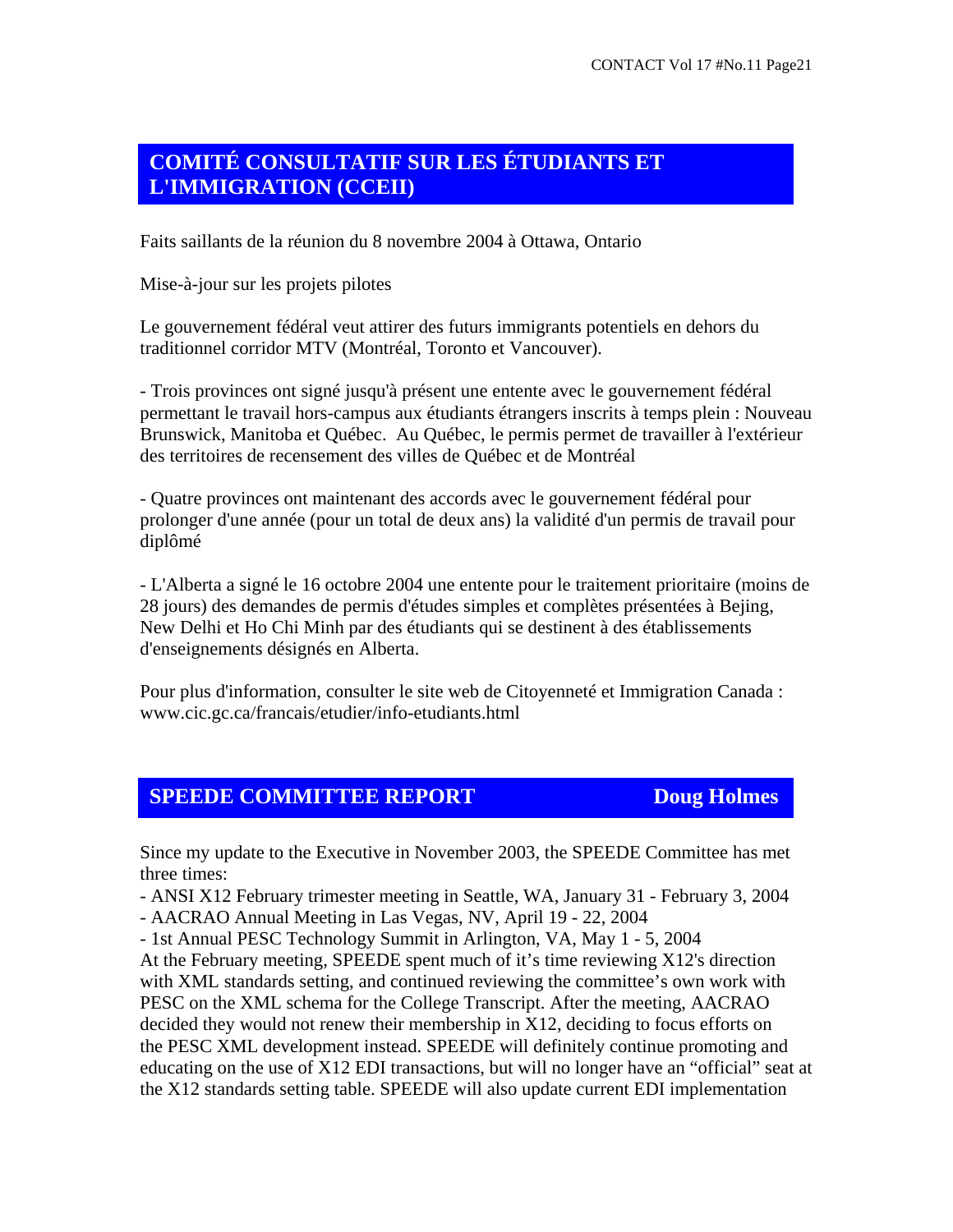guides to comply with the latest standards version (5010). Any future data maintenance items will be directed through other Sub-Committees of X12, as PESC is also likely not to renew their membership in X12, which will result in the closing of Sub-Committee A, Education Administration. SPEEDE members presented numerous EDI and XML-related sessions at both the AACRAO Annual meeting and the PESC Technology Summit, as well as meeting throughout the initial weekend of each to work through agenda items laid out by Chair Jacqueline Nottingham, of Virginia Tech. As previously mentioned, work continued on the XML schema for the College transcript. The final detailed changes were made to the architecture and documentation of the schema, it was voted on and approved by PESC membership in late April, and it will be posted on the PESC web site (www.pesc.org) within days. At least one major SIS vendor has a project underway with a state school system in the U.S. to implement the newly approved XML Transcript. SPEEDE met with a representative of the National Student Clearinghouse (NSC) at the May meeting to discuss NSC's work on XML schemas for both the Request For Transcript and the Response to the Request. Their work is progressing well, and will be channeled through PESC for member approval similar to the transcript. Upon completion, this will facilitate schools, students and alumni requesting transcripts using XML-based systems, as they can currently in the X12 EDI world. In follow up to my November report, the Ontario Universities' Application Centre (OUAC) has forwarded several hundred production transcripts from three B.C. colleges (Douglas, Kwantlen and Malaspina) to the Ontario universities using the X12 EDI formats. The OUAC continues to encourage the use of this new infrastructure with the other EDI-enabled B.C. postsecondary institutions in hopes of increasing trading between the provinces. The Ontario College Application Services (OCAS) also launched their EDI trading hub for the colleges of Ontario shortly after my last report. The OUAC and OCAS have now successfully traded thousands of transcript requests and transcripts between the university and college sectors. All colleges and universities are involved in the system, with four fully EDI-enabled CAAT's adding to the existing 14 fully or partially EDI-enabled universities doing electronic exchange. Next steps for the SPEEDE committee are: - developing a crosswalk between the XML College Transcript and the X12 EDI Transcript to allow future trading between XML-enabled and EDI-enabled institutions - meeting and presenting at the AACRAO 2004 Technology Conference in Newport Beach, CA, October 3-5, 2004

Lastly, I wanted to inform the Executive that I have decided to rotate off of the SPEEDE Committee at the end of my current term, ending April 2005. I have thoroughly enjoyed all aspects of the past six plus years on the SPEEDE Committee – it's been a truly exceptional group to work with. I would like to thank the Executive for the great opportunity to serve the Canadian universities and colleges in this role. I would be happy to communicate a summary of information about the role to the person that is chosen as my replacement.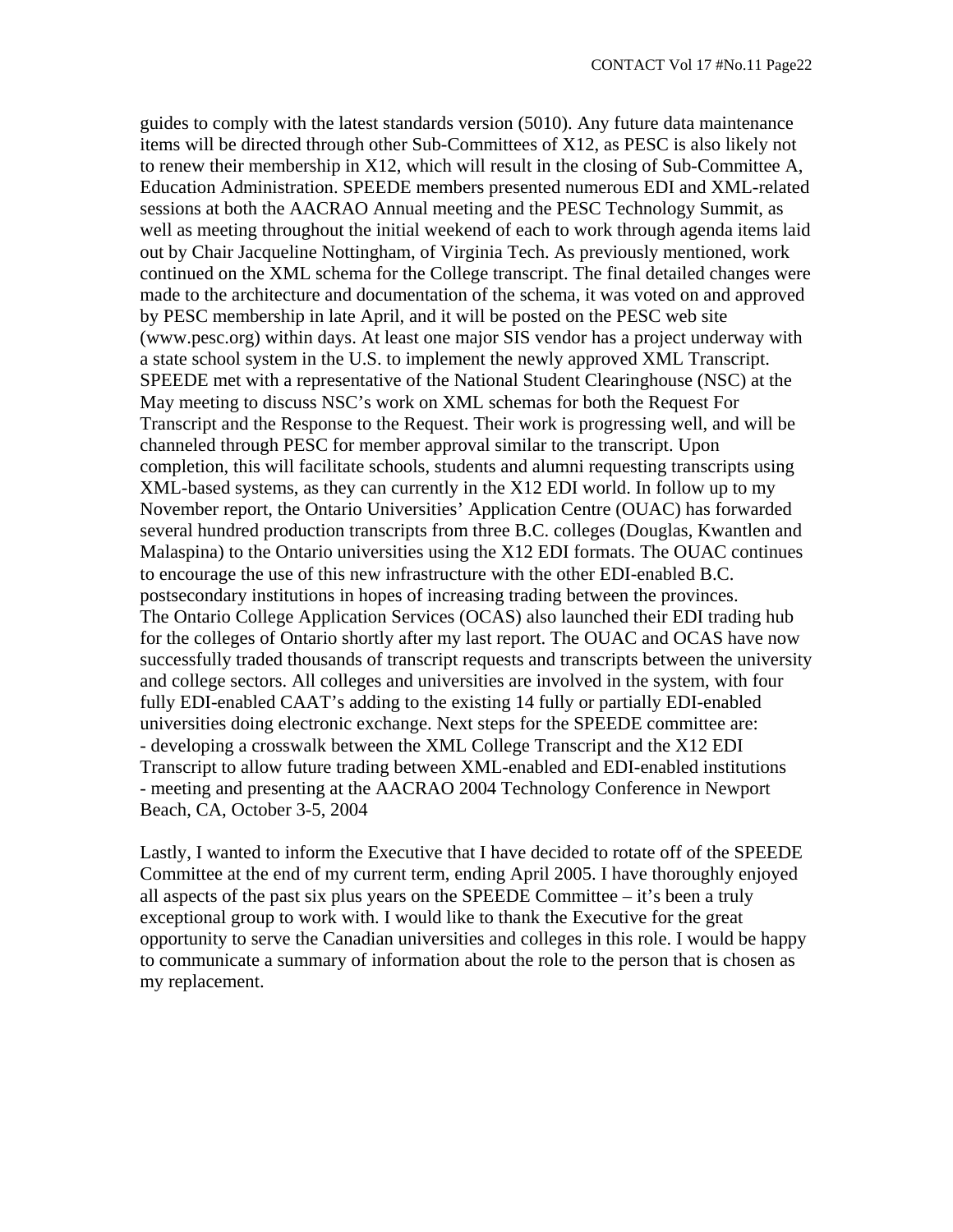# **AARAO EDI REPORT Jane Cayford**

Twenty-seven representatives from 13 institutions/departments attended an all-day workshop sponsored by the Atlantic Association of Registrars and Admissions Officers in Truro in early December, 2004

Doug Holmes, from the Ontario Universities Application Centre (OUAC), gave an overview of electronic data interchange (EDI), its past, its use, and recent developments. He described how OUAC worked, elaborated the differences between traditional EDI and the recent developments of EDI using XML, and outlined the cost implications of doing or not doing EDI.

Following Doug's presentation, Janet Stark, Registrar at Saint Francis Xavier University, led a discussion by the attendees.

### **ISSUES**

### **Four possible EDI applications were identified:**

- 1. Transmission of grades from high schools to post-secondary institutions (PSI)
- 2. Exchange of transcripts among PSIs
- 3. Reporting of transcript data to provincial student aid offices
- 4. Transmission of transcripts to teacher certification authorities

## **EDI in Atlantic Canada**

Dalhousie is receiving high school grades electronically through an agreement with the Ontario Universities Application Centre. The government of Newfoundland also transfers high school grades to MUN and CONA. UCCB and the Cape Breton School Board are in discussion concerning the electronic transfer of grades.

## **The provinces have not developed their systems evenly:**

In Nova Scotia, there is no uniformity of student information systems; but there is the plan to have a common system in the schools within four years. There are significant cost implications for high schools in the NS system (\$2.5 million). In New Brunswick and in PEI, all high schools have a common system. PEI is currently collecting transcript data from their schools. In Newfoundland and Labrador, high school grades are transmitted from the NL Department of Education to Memorial University.

## **Inclusion of all stakeholders:**

It is necessary to have all stakeholders aware of the issues. Specifically the Maritime Provinces Higher Education Council (MPHEC), the Atlantic Association of Universities (AAU), the Council of Nova Scotia University Presidents (CONSUP) and its counterparts in other provinces, and the Atlantic Provinces Council of Community Colleges (APCCC) need to be aware of the desirability and efficiency of EDI.